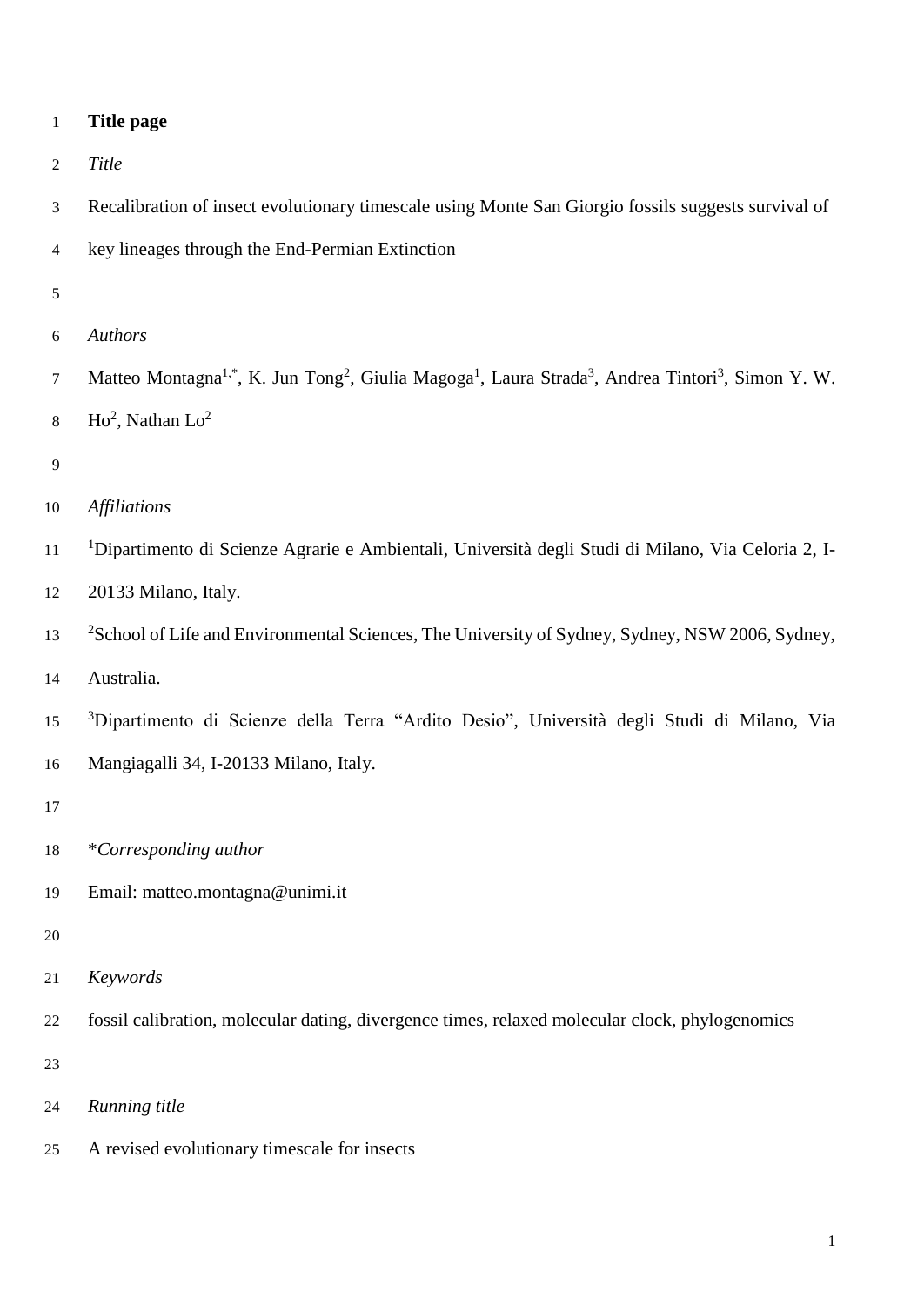#### **Abstract**

 Insects are a highly diverse group of organisms and constitute more than half of all known animal species. They have evolved an extraordinary range of traits, from flight and complete metamorphosis to complex polyphenisms and advanced eusociality. Although the rich insect fossil record has helped to chart the appearance of many phenotypic innovations, data are scarce for a number of key periods. One such period is that following the End-Permian Extinction, recognized as the most catastrophic of all extinction events. We recently discovered several 240-million-year-old insect fossils in the Monte San Giorgio Lagerstätte (Switzerland-Italy) that are remarkable for their state of preservation (including internal organs and soft tissues), and because they extend the records of their respective taxa by up to 200 million years. By using these fossils as calibrations in a phylogenomic dating analysis, we present a revised timescale for insect evolution. Our date estimates for several major lineages, including the hyperdiverse crown groups of Lepidoptera, Hemiptera Heteroptera, and Diptera, are substantially older than their currently accepted post-Permian origins. We found that major evolutionary innovations, including flight and metamorphosis, appeared considerably earlier than previously thought. These results have numerous implications for understanding the evolution of insects and their resilience in the face of extreme events such as the End-Permian Extinction.

## **1. Introduction**

 Insects have diversified over the past ~400 million years (Myr) into an estimated 5.5 million species (ranging from 2.6 to 7.8 million species) [1] that occupy nearly all continental habitats. Insects were among the first animals to colonize the land following the establishment of plants, evolving an array of traits including flight, complete metamorphosis, and advanced sociality [2]. Among the hypotheses put forward to explain the extreme diversity of insects, two that have received support are the great antiquity of insects and a relatively low extinction rate [3,4].

 Compared with other animal groups, insects appear to have been relatively unaffected by major extinction events [2], with possible exceptions being the catastrophic End-Permian Extinction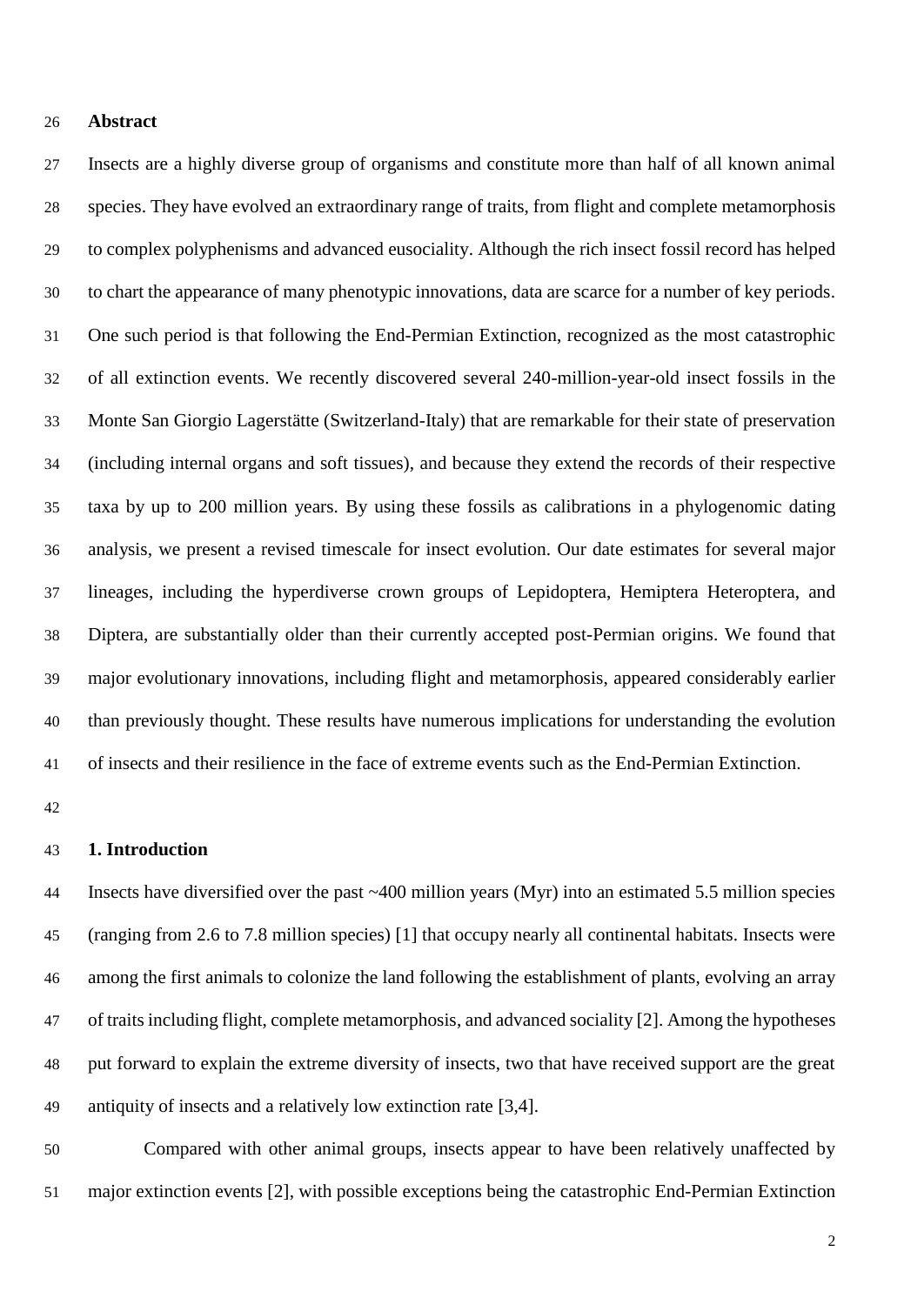(EPE; 251.9 Ma) [5–7] and the Cretaceous–Paleogene mass extinction (66 Ma) [8]. In the case of the EPE, two distinct extinction events during an approximately 60,000-year period caused the disappearance of 80–96% of marine species and 70% of terrestrial vertebrate species [9–11]. Extant insect orders are generally represented in fossils post-Permian, whereas numerous extinct groups are only found in deposits from the Permian or earlier [5]. For example, a number of major insect groups (e.g., Palaeodictyoptera, Megasecoptera, and Archaeorthoptera) appear to have gone extinct at the end of the Permian, or soon afterwards. A similar pattern emerged from a recent phylogenomic study on insects [12], which estimated that a number of major groups, including Diptera and Lepidoptera, emerged after the EPE.

 Reconstructions of insect diversity through evolutionary time are dependent on the presence of representative entomofauna across all stratigraphic stages since the origin of the group, estimated to have occurred during the late Silurian [2,13]. One period that is depauperate of insect fossils is that immediately following the EPE [2,14]. The relatively small number of fossils from this period presents a hindrance to our understanding of how insects responded to this mass extinction event.

 Here we investigate the impact of eight exceptionally well-preserved fossil insects from the Monte San Giorgio (MSG) Lagerstätte (Italian-Swiss border; 240–239 Ma; Figure S1) on estimation of the insect evolutionary timescale. Although the MSG has been recognized for its important vertebrate assemblage [15], its entomofauna has received relatively little attention. Nonetheless, its importance has recently been highlighted by the discovery of the oldest representatives of some extant groups, including a jumping bristletail (Archaeognatha: Machilidae) [16,17] and a lace bug (Hemiptera: Tingidae) [18].

 We performed a phylogenomic dating analysis of a sequence alignment of 220,615 amino acids generated by Misof et al. [12]. This data set has comprehensive coverage of insect ordinal diversity. Although there have been further intra-ordinal phylogenomic studies of insects over the past five years (e.g., [19]), we analysed the data set of Misof et al. [12] because their estimate of the evolutionary timescale is the most widely recognized.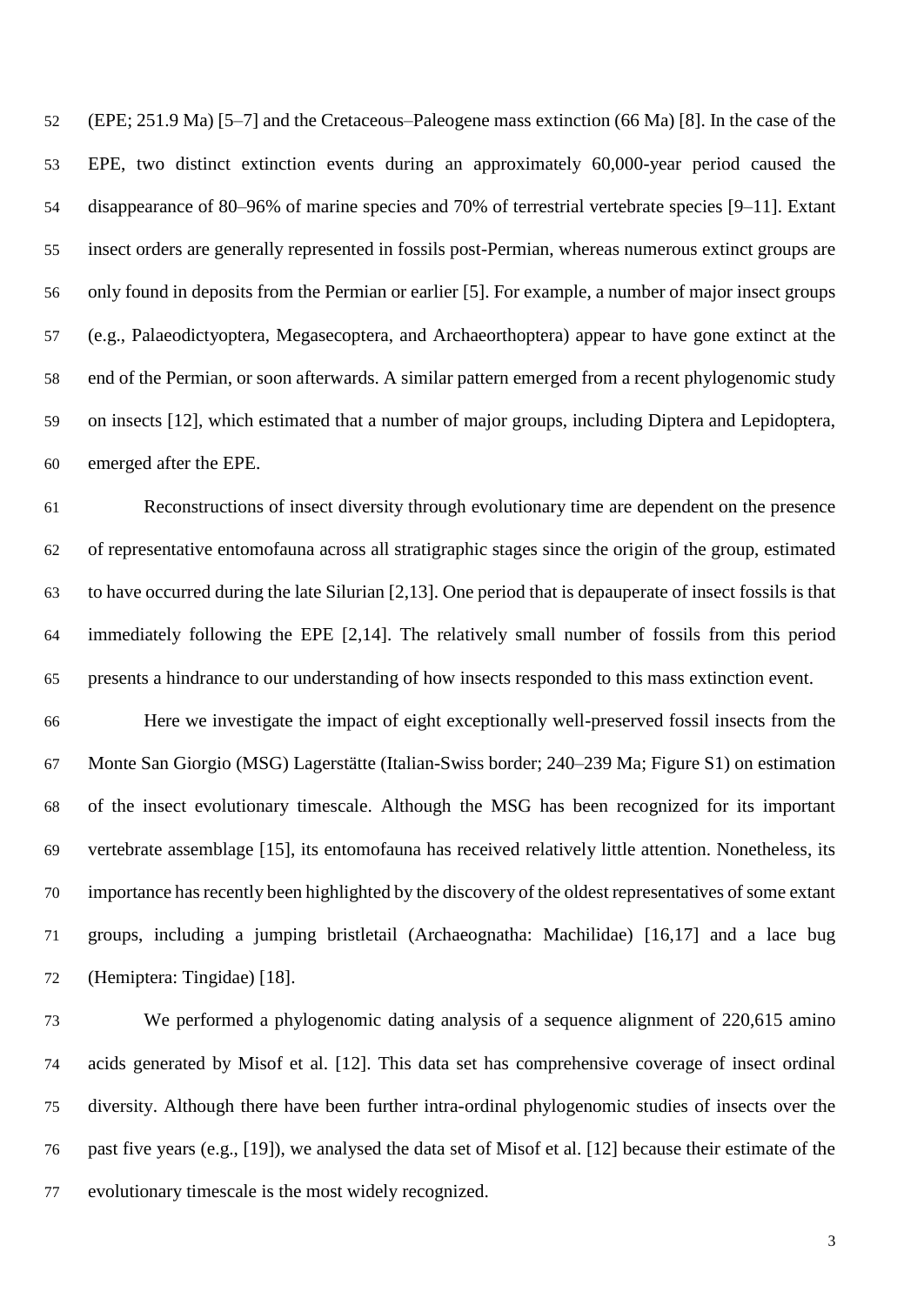We used eight key MSG fossils (Figure 1; Table S1; Text S1) plus the fossils used by Misof et al. [12] to calibrate the molecular clock for our dating analysis (Table S2). Each of these fossils was chosen according to strict criteria [20]. Briefly, the eight MSG fossils that we used for additional calibrations were (Figure 1): *i*) the bristletail *Gigamachilis triassicus* [16], the oldest fossil of extant Machilidae; *ii*) the mayfly *Tintorina meridensis* [21]; *iii*) the oldest lace bug fossil, *Archetingis ladinica* [18]; *iv*) the adephagan beetle *Praedodromeus sangiorgiensis* [22]; *v*) the stonefly MCSN8462 [22]; *vi*) the webspinner MCSN8457 [22], ~130 Myr older than the second-oldest confirmed webspinner, *Sorellembia estherae* [23]; *vii*) the polyphagan (not Staphyliniformia) beetle MCSN8464 [22]; and *viii*) a reticulated beetle elytron of *Notocupes* sp. [21] (detailed information for each fossil is provided in Text S1). In addition, due to their exceptional features, we report here an unusually large holometabolous larva MCSN8531 (Figure 1H) and a specimen with a grasshopper- like body plan MCSN8457 (Figures 1I and 1J); these fossils were not used for calibrations in our dating analysis because of their uncertain phylogenetic positions.

 The MSG insect fossils are remarkable because of their preservation of soft tissues and internal organs, which are typically absent in invertebrate compression fossils. For example, in the stonefly nymph MCSN8462 (Figure 1E), there is clear preservation of part of the cerebrum, the suboesophageal ganglion, the meso- and metathoracic wing pads, and part of the alimentary canal (possibly the midgut). In the winged male webspinner MCSN8457 (Figure 1F), phosphatized enlarged basal fore-tarsomers (diagnostic of Embioptera) and leg muscular bundles are preserved. In association with the impression of the folded wings, these features suggest that the insect died suddenly in its burrow and was rapidly transported to an anoxic depositional basin, where phosphatization of organic matter and fossilization occurred. Within the abdomen of the grasshopper- like fossil MCSN8457 (currently unassigned; Figures 1I and 1J), Malpighian tubules are evident, representing the first case, to our knowledge, of preservation of this organ in compression fossils.

## **2. Materials and Methods**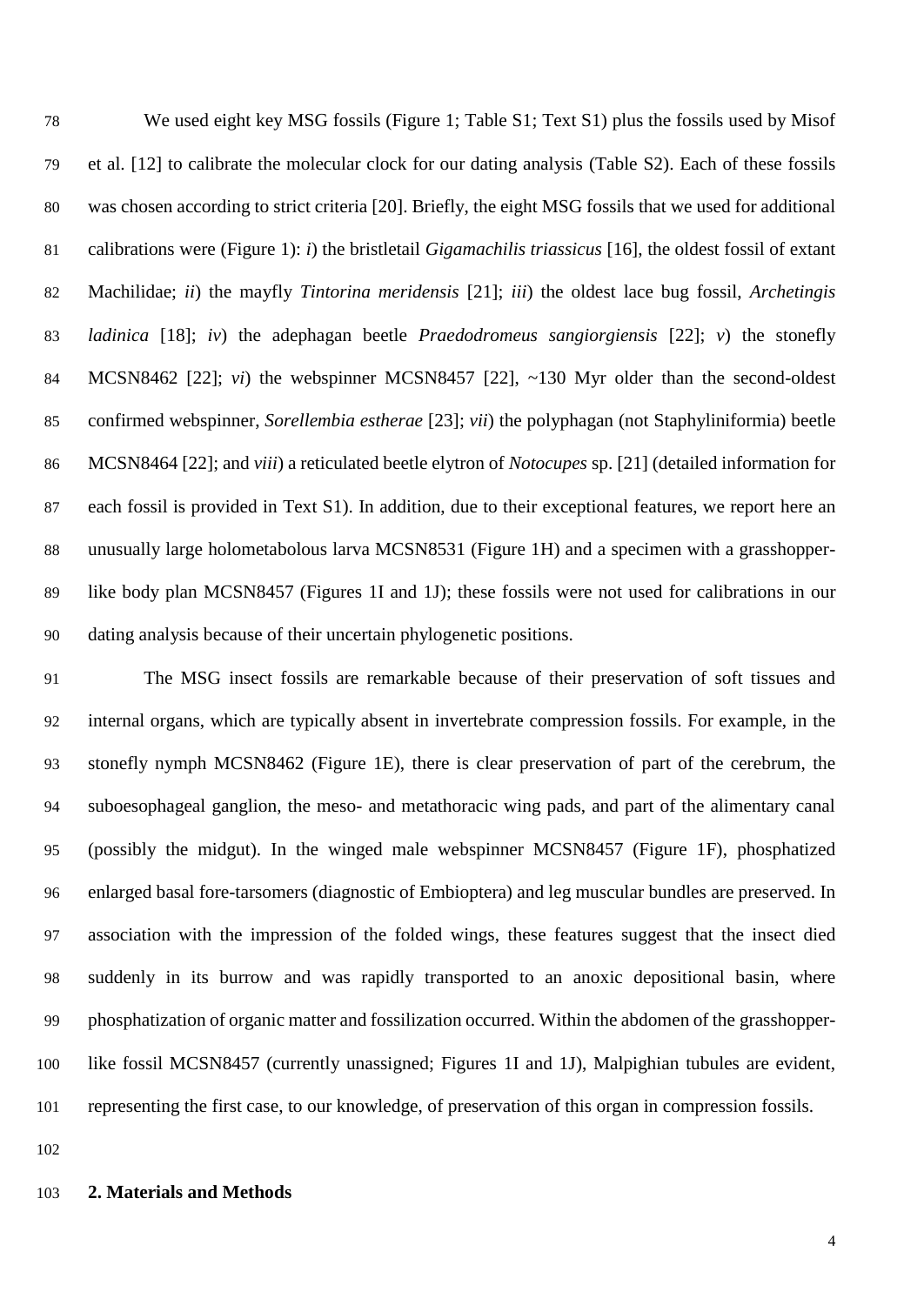#### *Selection of fossils used for calibrations*

 To calibrate our molecular date estimates, we included 35 fossils previously used by Misof et al. [12] and selected according to the criteria proposed by Parham et al. [20] (Table S2). In addition, we used eight MSG fossils for calibration (Figure 1; Table S1; Text S1). Descriptions of diagnostic characters and taxonomic assignments of the MSG fossils were provided in previous publications and a PhD thesis [16–18,21,22,24]; in addition, a brief description is reported in electronic supplementary material (Text S1). With the exception of *Notocupes* sp. [21] and the stonefly nymph [22], the MSG fossils satisfy the criteria proposed by Parham et al. [20] for reliable calibrations. Museum identifiers, taxonomic assignments, and references of the eight MSG fossils are provided in Table S1. The specimens included as calibrations are or will be deposited at Museo Cantonale di Storia Naturale in Lugano (CH).

#### *Genomic data set*

 In order to evaluate the impacts of the MSG fossil entomofauna on phylogenomic estimation of the insect evolutionary timescale, we chose to focus on the genomic data set recently published by Misof et al. [12]. The transcriptomic data of 141 arthropod species consisting of 1,478 single-copy nuclear genes, from which we obtained the data set analysed in this study (220,615 aligned amino acids), are available from the Dryad Digital Repository (https://doi.org/10.5061/dryad.3c0f1 [12,25]).

 The genomic data set includes representatives of every major insect order, as well as springtails and proturans. Ten taxa were used as outgroups: seven crustaceans, two myriapods, and the tick *Ixodes*. Here we briefly repeat the methods used by Misof et al. [12] to prepare the data for analysis. A detailed description is provided on electronic supplementary material (Text S1).

## *Estimation of divergence dates*

 We described our calibration priors as uniform priors with soft minimum bounds, reflecting the uncertainty in fossil evidence in molecular dating [26]. The minimum age of each MSG fossil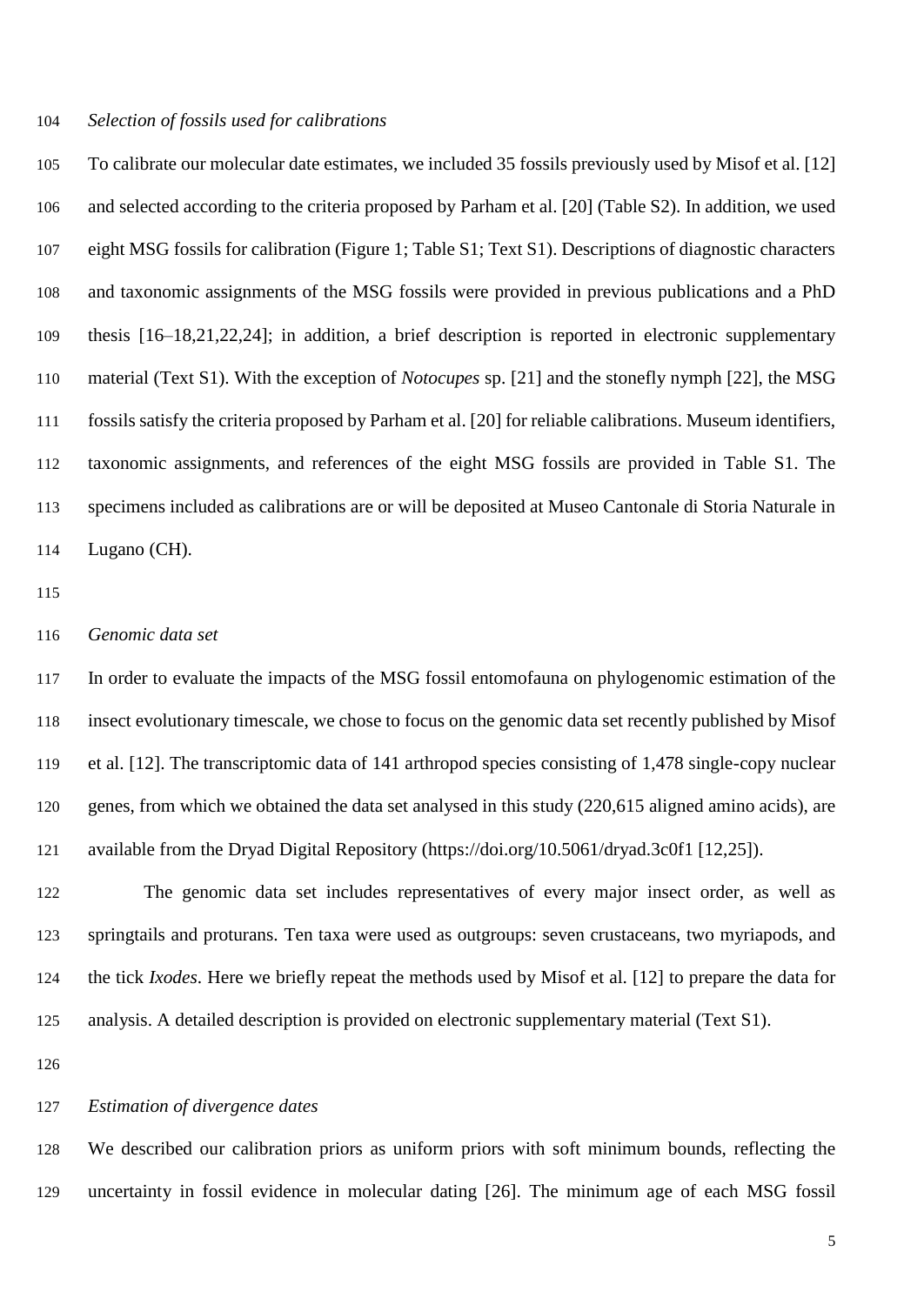130 corresponds to the age of the fossil deposit (i.e.,  $239.51 \pm 0.15$  Ma [27]). The maximum age of each calibration was set to either 580 Ma, which is the approximate estimated age of the origin of arthropods based on the oldest Ediacaran fossils; or to 450 Ma, when there was sufficient terrestrial food to support Hexapoda [28]. The former maximum age limit was applied to each of the oldest calibrated nodes, representing the split between two outgroup lineages and the split between the outgroup and ingroup lineages. The latter, younger age limit was used for every other calibration within the insect tree. Information on the nodes at which minimum age constraints were informed by the MSG fossils are reported in electronic supplementary material (Text S1; Table S2; Figure S3).

 We ran five sets of phylogenomic dating analyses to compare the effects of the MSG fossils on estimation of the insect evolutionary timescale (details provided on electronic supplementary material; Text S1). The tree topology was fixed for all of these analyses, having been estimated using maximum likelihood by Misof et al. [12]. To infer the evolutionary divergence times in the tree, we used the Bayesian dating approach in MCMCTREE [29], which is able to use an approximate likelihood calculation to reduce computational burden [30,31]. For all of our phylogenomic dating 144 analyses, we used a Dirichlet-gamma prior for the mean substitution rate, with  $\alpha=2$  and  $\beta=20$ , which represents a diffuse prior distribution. We used a uniform prior for the relative node times. The posterior distribution of node times was estimated using Markov chain Monte Carlo (MCMC) 147 sampling. The first 100,000 MCMC steps were discarded as burn-in before we drew samples every 50 steps over 2 million steps. For each of the five analyses, we combined all samples from the respective 85 meta-partitions before calculating the combined 95% credibility intervals for each node in the tree to produce a combined estimate of the evolutionary timescale.

# **3. Results and Discussion**

#### *Impact of MSG fossils and uniform calibration priors on estimated divergence times*

We performed five separate phylogenomic dating analyses in MCMCTREE to examine the effects of

adding eight MSG fossils to a set of 37 fossils previously used in a phylogenomic analysis of insect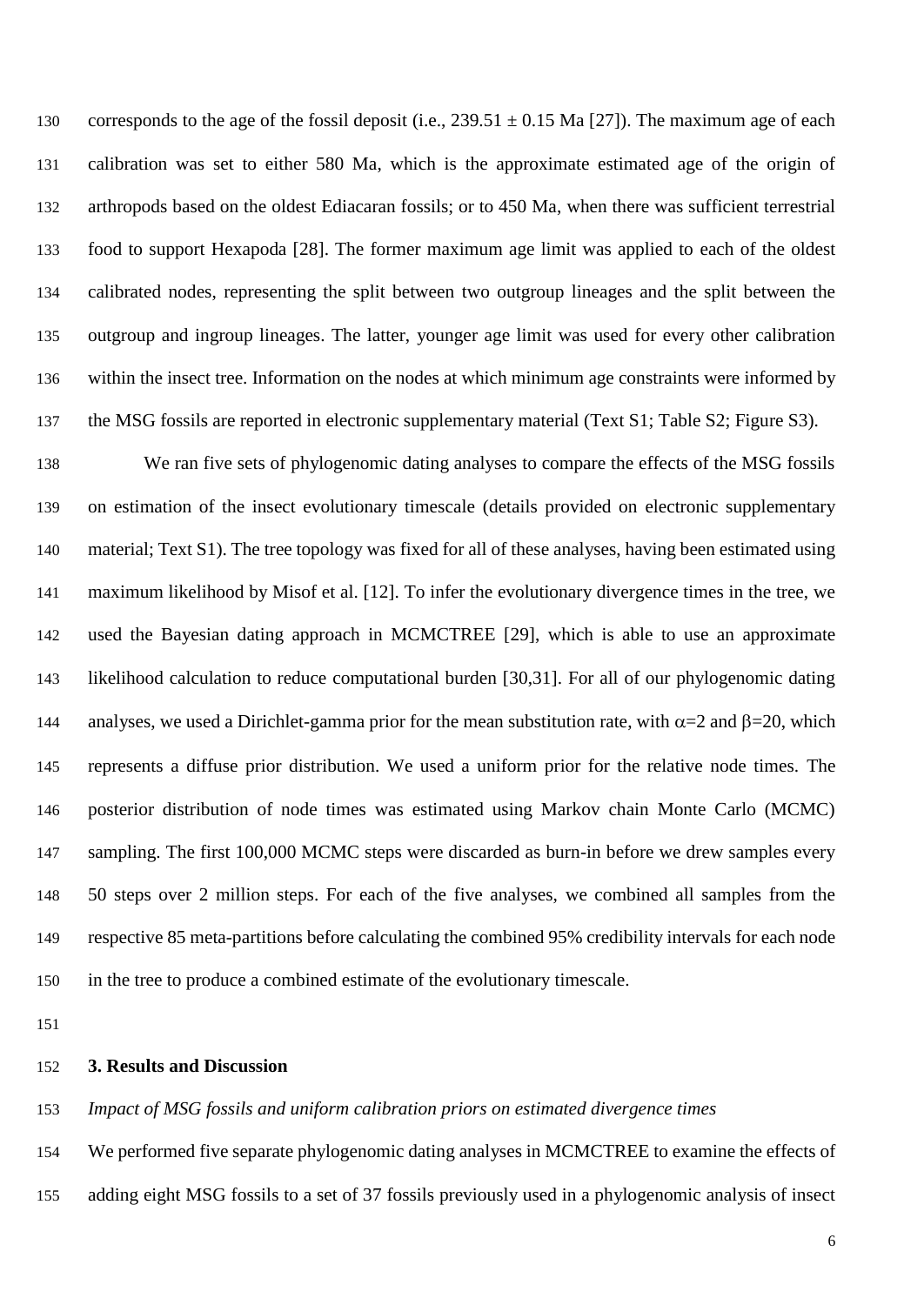evolution [12] (Table S3). These analyses were performed using the same data set and fixed tree topology (Fig. 1 of Misof et al. [12]), but with five different sets of fossil calibration priors. A comparison of date estimates from three of these five analyses at 13 key nodes is shown in Fig. 2, with a full comparison for all 140 node times provided in Tables S3-S4.

 We first replicated the analyses of Misof et al. [12], who used a total of 37 fossil calibrations. Lognormal priors were used for 20 of these calibrations, and uniform priors for the remaining 17 calibrations (Analysis 1). The results of these analyses were similar to those previously reported; in terms of median posterior estimates, there was a mean difference of 8.16 Myr from the values across the 140 nodes reported in Table S25 of Misof et al. [12] (see Tables S3-S4 and grey bars in Fig. 2). Next, we added the eight MSG fossils with uniform calibration priors, retaining the original lognormal and uniform priors for the fossil calibrations used by Misof et al. [12] (Analysis 2; 43 fossils used in total; note that two of the MSG fossil calibrations replaced those used by Misof et al. [12]). This set of calibrations led to notable increases in the median posterior ages of some nodes (Table S4), with an average increase of 13.4 Myr across the 140 internal nodes in the tree compared with Analysis 1.

 The use of restrictive lognormal priors can lead to underestimation of node ages [26,32], so we performed two further analyses with uniform calibration priors only. The first analysis employed only the fossils used by Misof et al. [12] (Analysis 3; 37 fossil calibrations), and is equivalent to the analysis reported in Fig. 1B of Tong et al. [32] (see yellow bars in Fig. 2). The second analysis involved the addition of the MSG fossils (Analysis 4; 43 fossil calibrations; see red bars in Fig. 2). Median posterior node ages across the tree increased by an average of 42.9 Myr (Analysis 3) and 50.5 Myr (Analysis 4) compared with Analysis 1 (in which 20 lognormal calibration priors were used; Table S3; Fig. 2). We discuss the results from Analysis 4 in detail in the following section. Finally, we performed an analysis using both sets of fossil calibrations(43 taxa) and an autocorrelated relaxed- clock model (Analysis 5). We did this analysis to allow comparison with the results of Analysis 4, which employed an uncorrelated relaxed-clock model. Analyses 4 and 5 produced similar estimates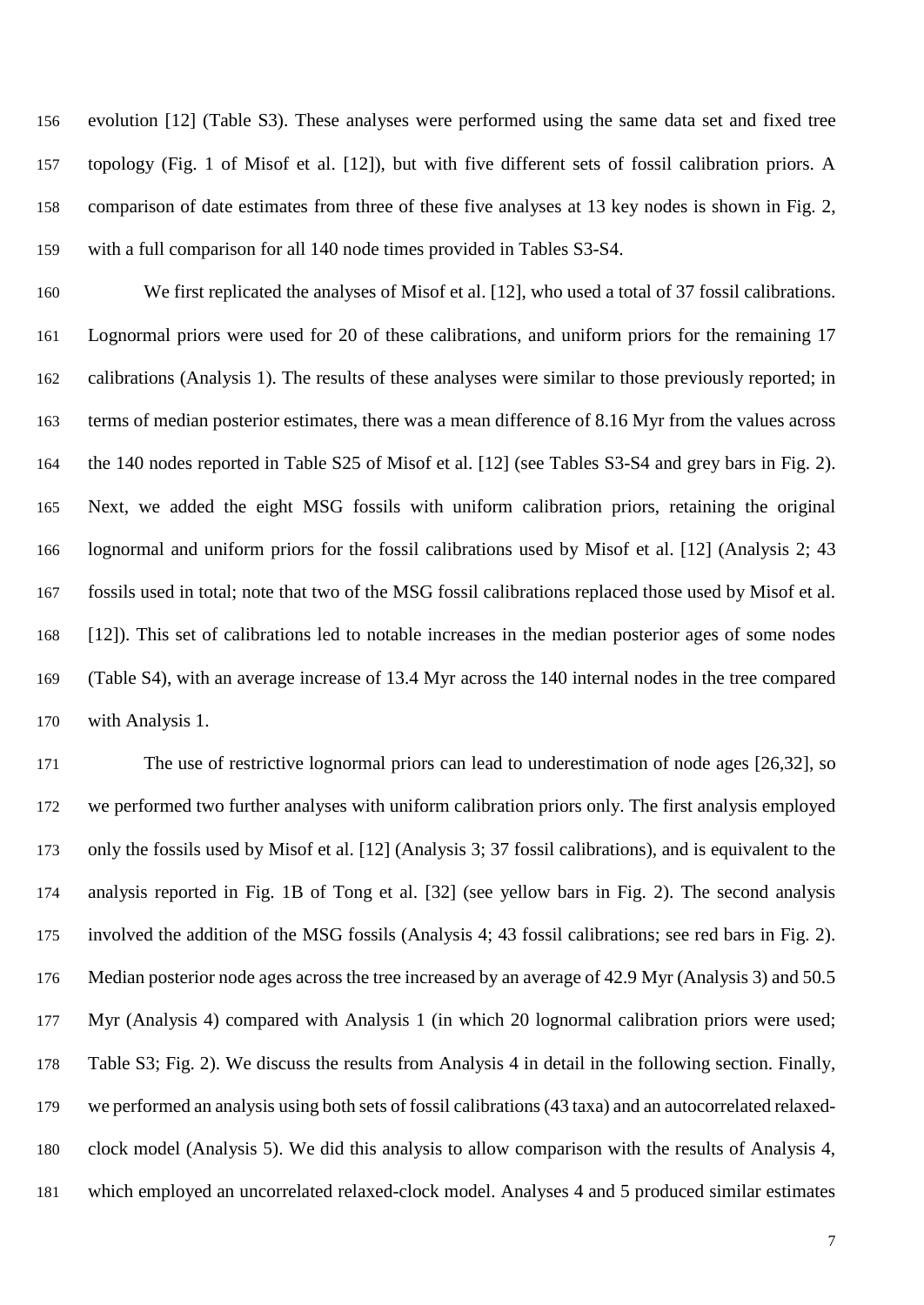of node ages (average difference of 4.3 Myr in median posterior node ages; Tables S3-S4). Each of the eight MSG fossils used for calibration was found to have a strong influence on the date estimate for its respective node, with the dates being pushed back in time past the EPE in Analyses 2, 4, and 5 compared with Analyses 1 and 3 (Fig. S2).

# *The evolution of early-branching insect lineages and key insect innovations*

 The timescale of evolution estimated in our analysis that used uniform priors for 43 fossil calibrations (Analysis 4) is shown in Figs. 3, S3. The median posterior ages of a total of 63 out of 140 internal nodes, 32 of which represent the last common ancestors of major hexapod crown groups, increased by more than 50 Myr (maximum 147 Myr) compared with those estimated in Analysis 1 (which were similar to those reported in Misof et al. [12]). The median posterior ages of 96 internal nodes (including 49 major lineages) increased by more than 25 Myr compared with the node-age estimates from Analysis 1 (Table S4).

 The increases in median ages between Analyses 1 and 4 were generally matched by similar increases in the lower and upper bounds of the 95% CIs of each analysis (average increases of 34.6 and 62.6 Myr for the lower and upper bounds, respectively; Table S4). In the sections below, we focus on differences in median posterior node ages between the two analyses and those of other relevant studies. However, the 95% CIs for node ages across the tree were generally very wide (means of 101.6 and 129.6 Myr across all nodes for Analyses 1 and 4 respectively; Table S3), such that there was typically some overlap between the date estimates from the two analyses.

 Our analysis supports an origin of crown group hexapods in the Cambrian to Ordovician (~504 Ma, 95% CI 469–540 Ma). This is earlier than previous estimates in the Silurian [33] but agrees with the results of other studies [12,32,39,40] (Fig. 2). We estimated that the last common ancestor of extant insects (Ectognatha) appeared in the Ordovician 465 Ma (95% CI 439–493 Ma), contemporary with the origin of land plants [41–44] (Fig. 3; Table S3). This result extends the median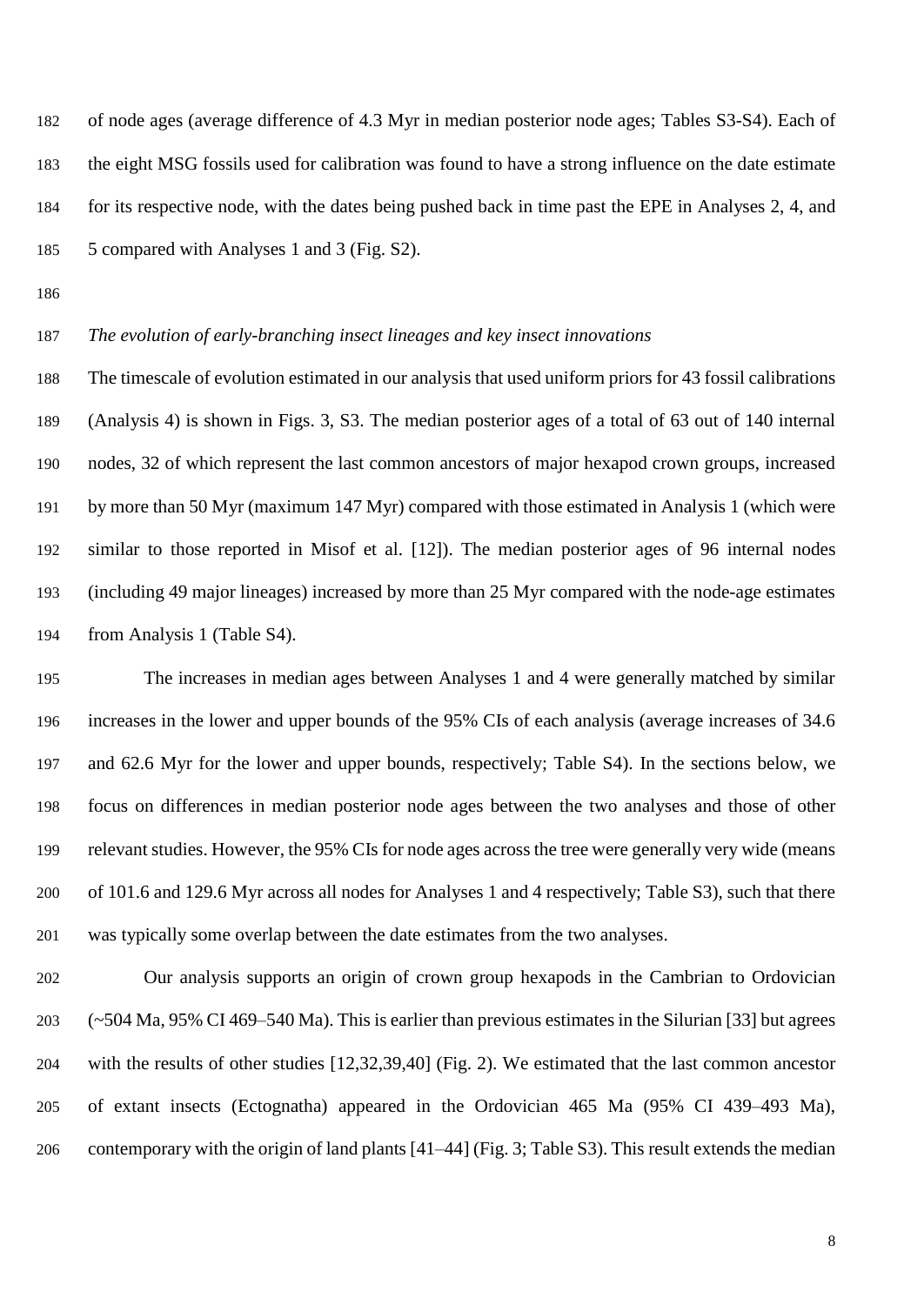estimate of the age of crown Ectognatha by ~20 Myr compared with some previous estimates [12,33] (Fig. 2; Table S3), but is consistent with the results of other studies [39,45].

 Crown Collembola was estimated to have originated in the Carboniferous to Triassic (285 Ma, 95% CI 209–365 Ma), with the median posterior age being ~30 Myr earlier than a previous estimate ([12]; Table S3). This raises the possibility of an origin of the group before the EPE. The last common ancestor of extant lineages of monocondylous insects (Archaeognatha) was estimated to have arisen during the Devonian to Triassic (290 Ma, 95% CI 227–388 Ma; Fig. 2–3), with a median posterior age ~140 Myr earlier than previously reported [12] (Table S3; Fig. 2–3). We estimated an origin of crown Palaeoptera, including damselflies, dragonflies, and mayflies in the Silurian to Carboniferous ~396 Ma (95% CI 327–439 Ma), with a median posterior age in the Early Devonian rather than in the Late Devonian to Carboniferous [12,33] (Table S3). This median posterior estimate is in agreement with those from other studies [32,39].

 Our analyses show that several innovations critical to the success of insects, including the appearance of wings and complete metamorphosis, evolved earlier than previously proposed. We estimated that crown winged lineages (Pterygota) emerged during the Silurian (434 Ma, 95% CI 413– 449). This median posterior estimate is at least ~30 Myr earlier than some estimates (e.g., [12,46]; Table S3) but in agreement with others (e.g., [39,45,47]). Our results are consistent with the thermoregulatory hypothesis of insect winglet evolution and compatible with the evolution of insect 225 flight during a period of high atmospheric  $pO_2$  [48], which is estimated to have occurred in the Early to Middle Silurian [38]. The appearance in the ectothermic protopterygote of small winglets is believed to have led to an increase in body temperature [49], which might have conferred an adaptive advantage under the cool climate conditions prevalent during the Late Ordovician to Early Silurian (Fig. 3). On the basis of our estimates, the ability to fold wings (crown group Neoptera) evolved within ~10 Myr after their appearance (421 Ma, 95% CI 399–441).

 We estimated the origin of insects exhibiting complete metamorphosis (crown Holometabola) to have occurred during the Devonian (~389 Ma, 95% CI 359–419), with a median posterior age more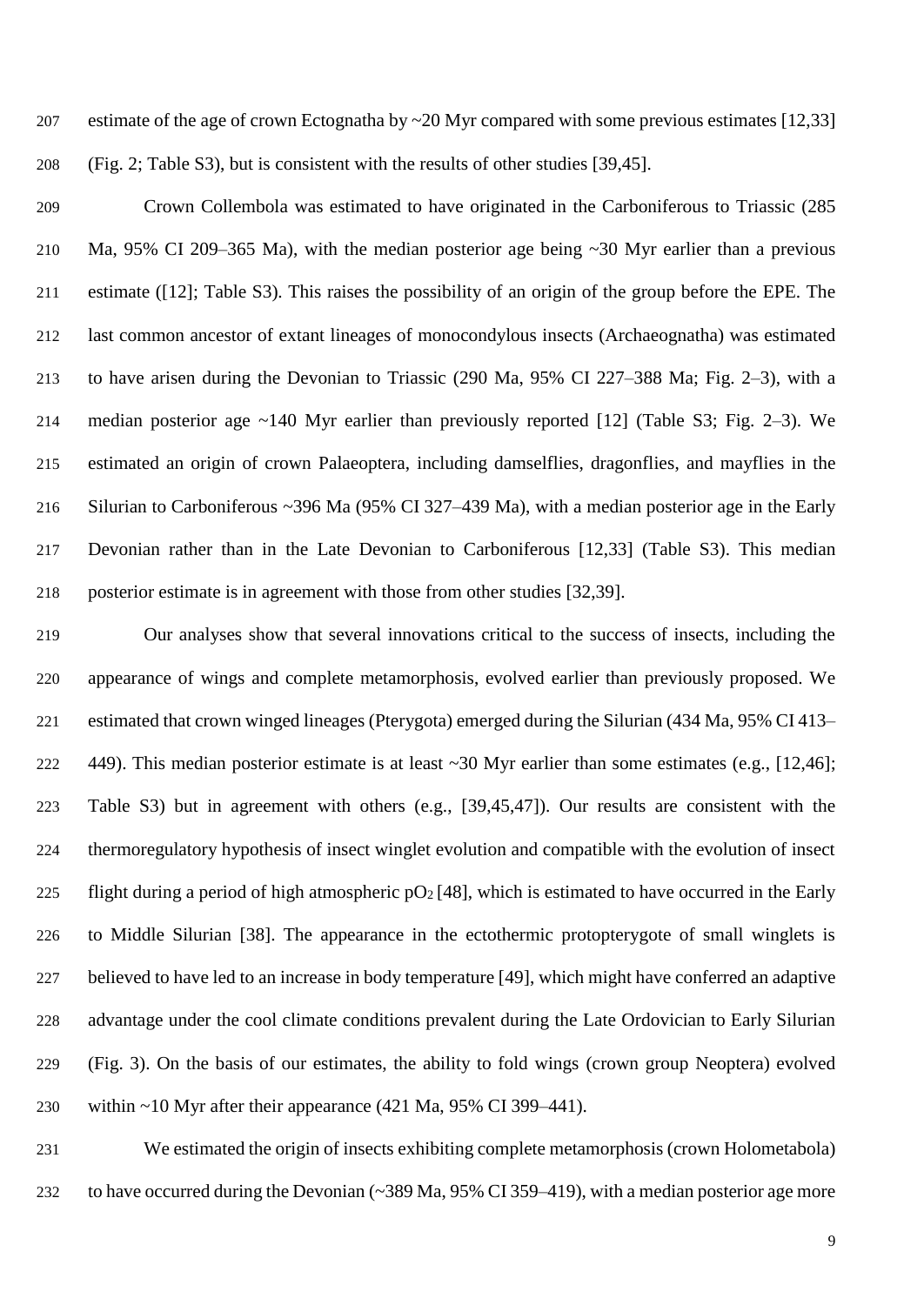than 40 Myr earlier than proposed in the majority of previous estimates (e.g., [12,33,50]; Table S3), but in agreement with a recent timescale inferred using transcriptome data [39]. The broader spectrum of available ecological niches provided by communities of vascular and macrophyllous plants from the Late Silurian to Early Devonian [43], as well as a global transition from hyperoxic to hypoxic conditions [38], might have been associated with the evolution of complete metamorphosis and the development of semaphoronts able to utilize different habitats and food resources.

 The ancestor of crown polyneopterans, a group that includes, amongst others, ground lice, stoneflies, crickets, leaf insects, cockroaches, and termites, was estimated here to have appeared during the Devonian (389 Ma, 95% CI 347–428 Ma), with a median posterior age approximately 90 Myr earlier than previous estimates [12,33] (Table S3). Similarly, we found that the ancestor of crown Zoraptera+Dermaptera, representing the sister lineage to the rest of the polyneopterans, occurred 345 Ma (95% CI 245–414 Ma), ~170 Myr earlier than previous estimates ([12]; Table S3, Figs 2, 3). The last two node ages are in agreement with the results of Tong et al. [32], who included "roachoid" fossils from the late Carboniferous in one of their analyses. During the Ordovician to Late Devonian, the establishment of complex ecosystems dominated by woodland-like vegetation, fungi, and arthropods increased the availability of food resources and opened new ecological niches [6]. This might have promoted the appearance and diversification of crown polyneopterans, in agreement with the hypothesis of an early origin of these lineages [51].

 Parasitism is a key trait among insects. We estimated that the last common ancestor of mosquitoes (based on representatives of *Anopheles* and *Aedes*) occurred 131 Ma (95% CI 62–229). This raises the possibility of co-evolution of these insects with live-bearing mammals, whose last common ancestor is thought to have originated in the Jurassic [52], or with a non-mammalian host. Our results indicate that crown parasitic lice (order Phthiraptera) appeared in the Mesozoic (~129 Ma, 95% CI 54.5–213). This is inconsistent with the hypothesis that they diversified after the emergence of avian and mammalian hosts [12,53], but supports the alternative hypothesis that they evolved on feathered theropod dinosaurs [54].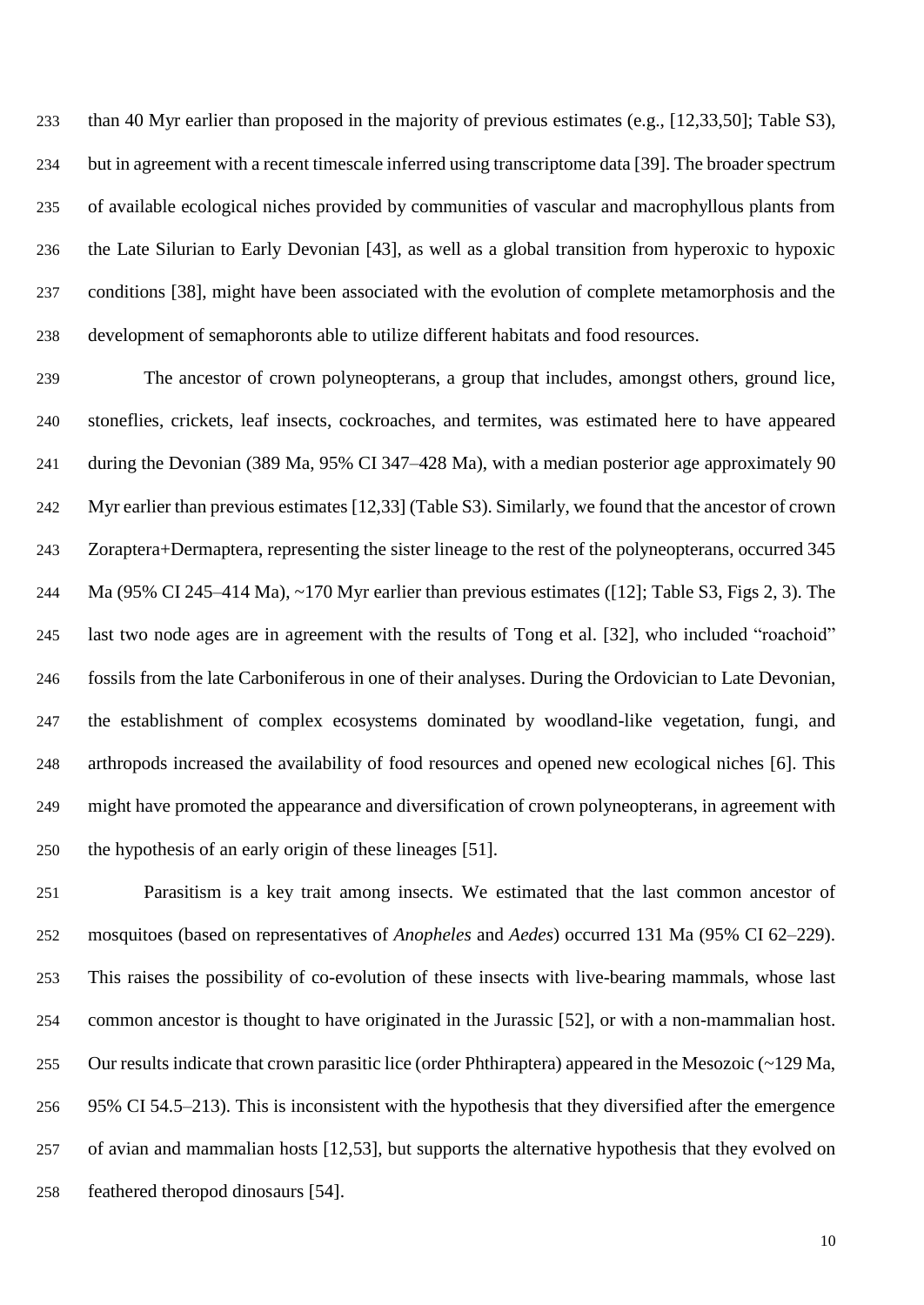#### *Multiple major insect groups may have survived the End-Permian Extinction*

 Our finding that a large number of crown lineages potentially arose before the EPE (Figs 2, 3) suggests that the most catastrophic extinction event in Earth's history might not have reduced insect diversity to the same degree that it did in other animal groups. A similar finding was recently reported for plants [55], another major group of organisms inhabiting continental ecosystems, suggesting that these ecosystems were not as dramatically affected by the EPE as previously thought. The extensive species diversity of phytophagous insect groups, including Orthoptera, Lepidoptera, Coleoptera, Heteroptera, Hymenoptera, and Diptera, was previously thought to have been associated with the diversification of angiosperms [56–58]. However, our results and those of others [19,59–62] raise the possibility that these groups appeared prior to the EPE, and that their initial diversification occurred in association with gymnosperms [63] rather than with flowering plants, which are thought to have diversified in the Mesozoic [64,65].

 Our median posterior estimate for the age of crown Hemiptera was in the Devonian to Carboniferous (358 Ma, 95% CI 317–401), rather than in the middle Carboniferous to Permian as previously estimated [12,32]. This is in accordance with a recent analysis of a comprehensive data set comprising 2,395 protein-coding genes from 193 hemipteroid taxa [62]. Our date estimate for crown Heteroptera (277 Ma, 95% CI 241–318) is consistent with the attribution of *Paraknightia magnifica* Evans 1943, a highly debated fossil from the Late Permian, to this group [66]. Although predation has been postulated as a plesiomorphic state of heteropterans [67,68], anatomical features suggest that *Archetingis ladinica* was phytophagous, possibly feeding on gymnosperms or horsetails. Therefore, it is possible that the ancestor of true bugs was phytophagous rather than predatory [67,68]. Similar results were also obtained for crown Coleoptera, which we dated at 283 Ma (95% CI 257– 305) in the Permian, with the last common ancestor of Coleoptera and Strepsiptera occurring in the late Carboniferous to Early Permian (301 Ma, 95% CI 279–313). These findings are consistent with other studies that placed the base of crown Coleoptera in the Permian [2,12,32,50,69–71].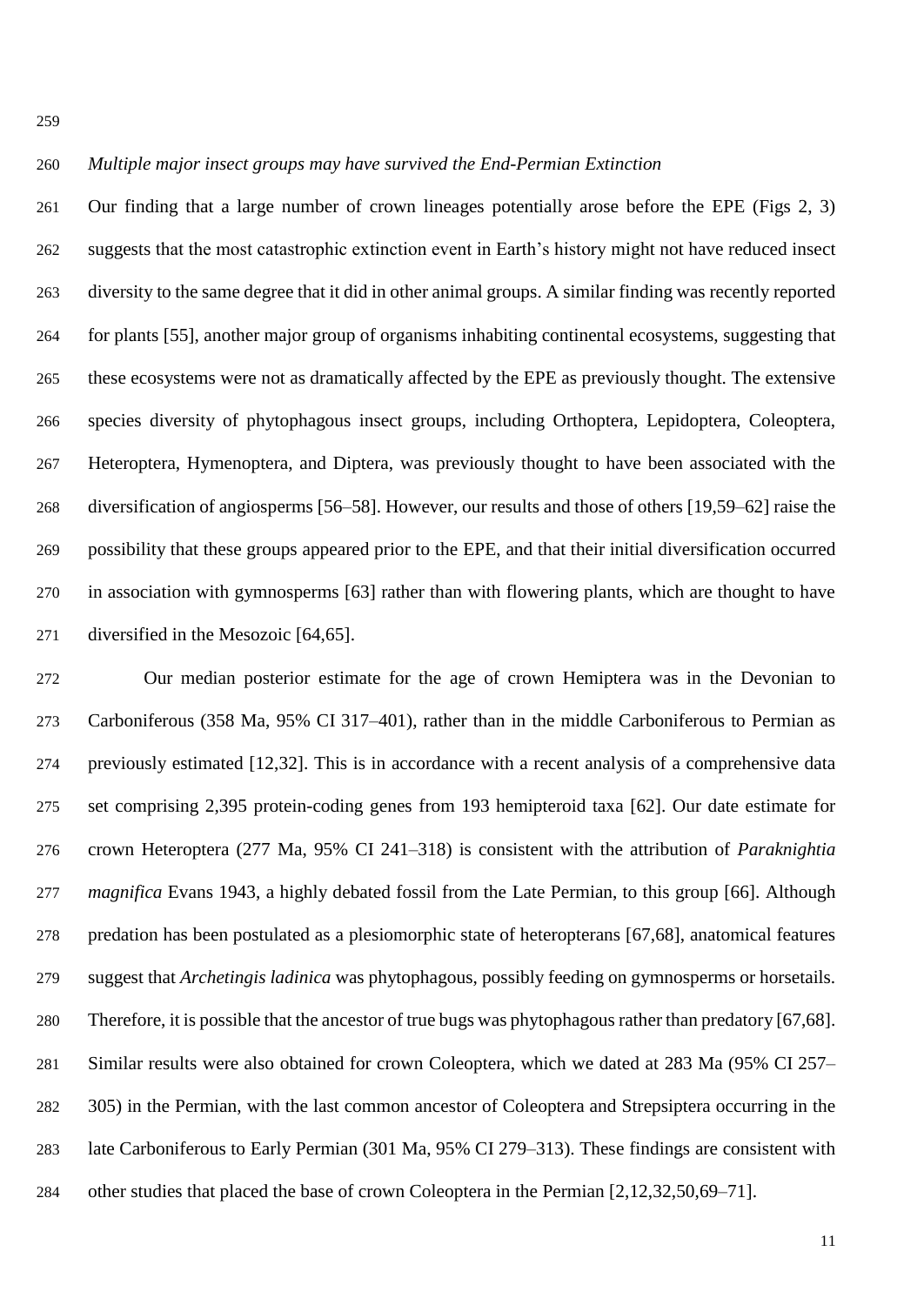Our analysis placed the crown age of true flies (Diptera) in the late Carboniferous to early Triassic (~282 Ma, 95% CI 233–333), in agreement with the results of certain previous studies [32,72] but not of others [12,50]. On the basis of our estimates, the last common ancestor of extant Lepidoptera occurred ~271 Ma (95% CI 208–331). This is slightly earlier than the first glossatan fossilized wing scales, recently discovered in an Upper Triassic deposit [73], but well before the first fossils reliably identified as members of the Lepidoptera dated to the Early Jurassic [74–77]. Therefore, suctorial mouthparts for feeding on gymnosperm pollination drops might have evolved earlier than generally thought. Molecular estimates of the age of crown Lepidoptera range from the Early Cretaceous [12,50] to the Late Triassic [35] and the Middle Permian (this study; 32), suggesting the potential benefits of further analyses of a more comprehensive data set, both in terms of taxa and molecular data. The crown group of butterflies (here included as members of the genera *Polyommatus* and *Parides*) was estimated to have appeared in the Cretaceous to Paleogene (82.8 Ma, 95% CI 36.1– 134 Ma), with a median posterior age approximately 45 Myr after the earliest appearance of eudicots [35,64,78] and almost in agreement with a recent study based on ~6000 nucleotides [79].

#### **4. Conclusions**

 Our phylogenomic dating analysis, calibrated using new MSG fossils from the Middle Triassic, provides a revised timescale for the appearance of key insect innovations, shifting the median estimates and 95% CIs for several nodes to substantially earlier than reported by previous studies. Our results raise the possibility that the EPE had a lower impact on insect evolution than previously thought. Our results indicate that terrestrial or amphibiotic protopterygotes evolved ~435 Ma, and that the appearance of complete insect metamorphosis followed the origin of vascular plants (~390 Ma). A number of hyperdiverse crown groups such as Lepidoptera, Hymenoptera, Diptera, Sternorrhyncha, and Heteroptera may have evolved prior to the EPE and were not strictly associated with the evolutionary diversification of angiosperms. We tentatively propose that the EPE had only a limited impact on insect evolution and on the faunal turnover postulated to have occurred following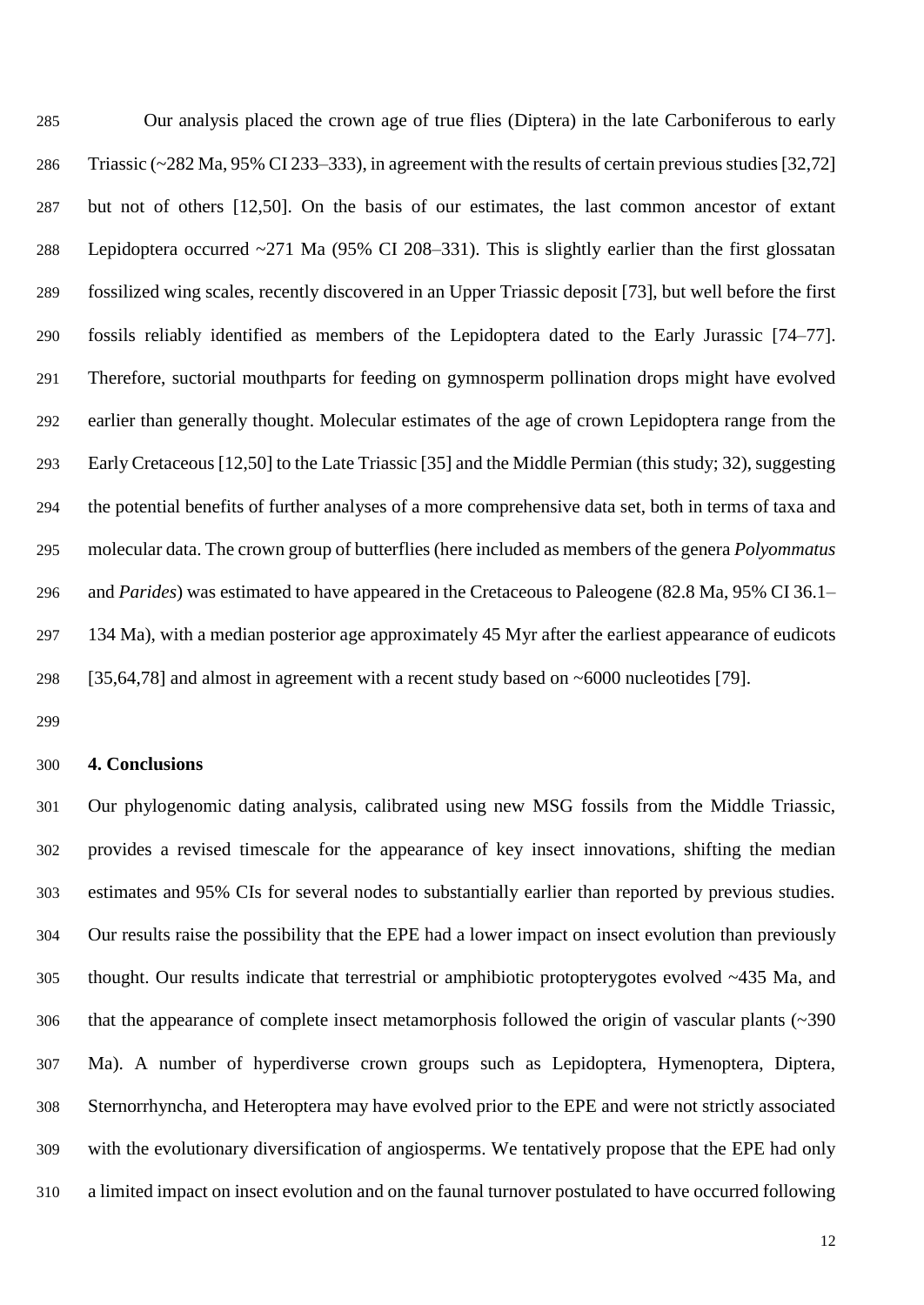this tremendous upheaval of Earth's biodiversity. Our results provide an updated timescale for comparative analyses of insect evolution.

#### **5. Acknowledgements**

 We thank C. Lombardo for her contribution in the fieldwork and to the study of fossils from the Kalkschieferzone. We sincerely thank the anonymous reviewers for their suggestions and comments. The authors aknowledge the Dipartimento del territorio del Cantone Ticino through the Museo

Cantonale di Storia Naturale in Lugano (CH) that supported excavations.

**6. Funding**

 The study was partially supported by Linnean Society of London and the Systematics Association (Systematics Research Fund 2016 assigned to M.M.). SYWH and NL were supported by ARC Future

Fellowships (FT160100167 and FT160100463).

#### **7. References**

 1. Stork NE, McBroom J, Gely C, Hamilton AJ 2015 New approaches narrow global species estimates for beetles, insects, and terrestrial arthropods. *Proc. Natl. Acad. Sci. USA* **112**, 7519– 7523.

2. Grimaldi D, Engel MS 2005 *Evolution of the Insects* (Cambridge Univ. Press).

 3. Farrell, B.D. "Inordinate fondness" explained: Why are there so many beetles? Science 281, 555– 559 (1998).

 4. Mayhew PJ 2007 Why are there so many insect species? Perspectives from fossils and phylogenies. *Biol. Rev.* **82**, 425–454.

- 5. Labandeira CC, Sepkoski JJ 1993 Insect diversity in the fossil record. *Science* **261**, 310–315.
- 6. Labandeira CC 2005 Invasion of the continents: cyanobacterial crusts to tree-inhabiting arthropods.
- *Trends Ecol. Evol.* **20**, 253–262.
- 7. Condamine FL, Clapham ME, Kergoat GJ 2016 Global patterns of insect diversification: towards
- a reconciliation of fossil and molecular evidence? *Sci. Rep.* **6**,19208.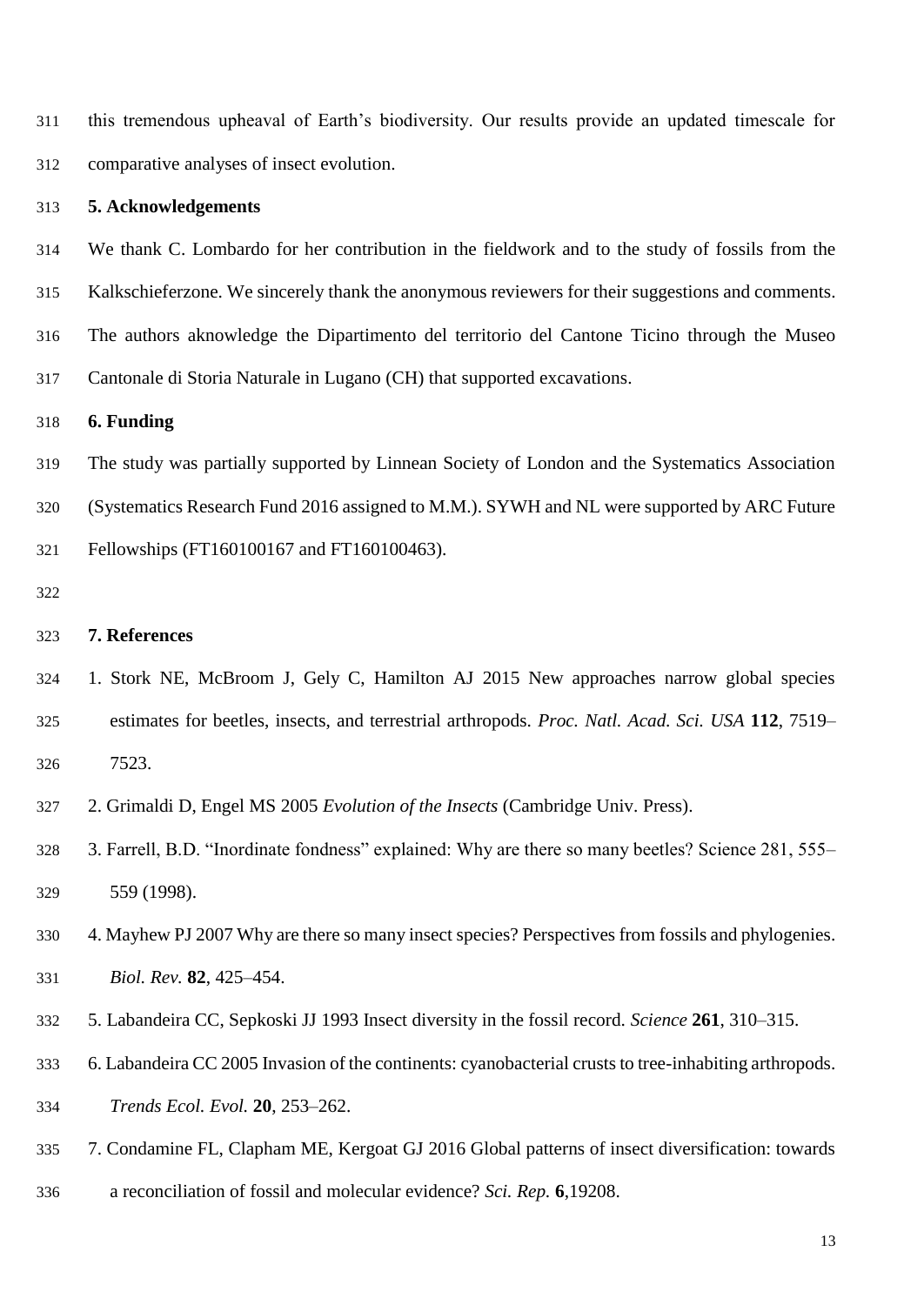- 8. Labandeira CC, Johnson KR, Wilf P 2002 Impact of the terminal Cretaceous event on plant-insect associations. *Proc. Natl. Acad. Sci. USA* **99**, 2061–2066.
- 9. Raup DM 1979 Size of the Permo–Triassic bottleneck and its evolutionary implications. *Science* **206**, 217–218.
- 10. Benton MJ, Twitchett RJ 2003 How to kill (almost) all life: the end-Permian extinction event. *Trends Ecol. Evol.* **18**, 358–365.
- 11. Song HJ, Wignall PB, Tong J, Yin H 2013 Two pulses of extinction during the Permian-Triassic crisis. *Nat. Geosci.* **6**, 52–56.
- 12. Misof B et al. 2014 Phylogenomics resolves the timing and pattern of insect evolution. *Science* **346**, 763–767.
- 13. Toussaint EFA, Condamine FL 2016 To what extent do new fossil discoveries change our understanding of clade evolution? A cautionary tale from burying beetles (Coleoptera: Nicrophorus). *Biol. J. Linn. Soc.* **117**, 686–704.
- 14. Nel P, Bertrand S, Nel A 2018 Diversification of insects since the Devonian: a new approach based on morphological disparity of mouthparts. *Sci Rep.* **8**, 3516.
- 15. Tintori A 1990 The actinopterygian fish Prohalecites from the Triassic of N Italy. *Palaeontology* **33**, 155–174.
- 16. Montagna M, Haug JT, Strada L, Haug C, Felber M, Tintori A 2017 Central nervous system and muscular bundles preserved in a 240 million year old giant bristletail (Archaeognatha: Machilidae). *Sci. Rep.* **7**, 46016.
- 17. Montagna M 2019 Comment on Phylogenetic analyses with four new Cretaceous bristletails reveal inter‐relationships of Archaeognatha and Gondwana origin of Meinertellidae. *Cladistics* doi:10.1111/cla.12387.
- 18. Montagna M, Strada L, Dioli P, Tintori A 2018 The Middle Triassic lagerstätte of Monte San
- Giorgio reveals the oldest lace bugs (Hemiptera: Tingidae): *Archetingis ladinica* gen. n. sp. n. *Riv.*
- *Ital. Paleontol. S.* **124**, 35–44.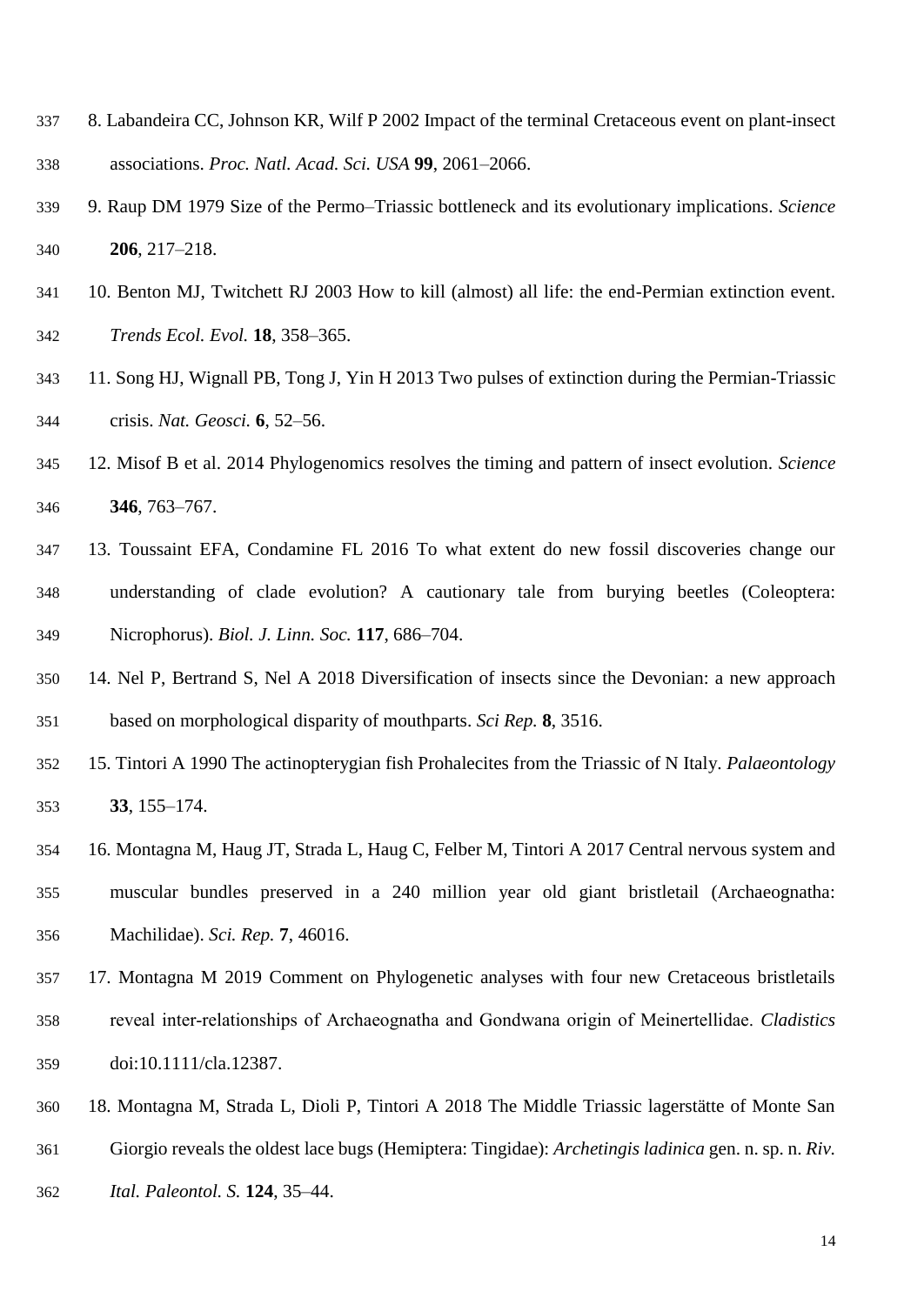- 19. Peters RS et al. 2017 Evolutionary History of the Hymenoptera. *Curr. Biol.* **27**, 1013–1018.
- 20. Parham JF et al. 2012 Best practices for justifying fossil calibrations. *Syst. Biol.* **61**, 346–359.
- 21. Krzeminski W, Lombardo C 2001 New fossil Ephemeroptera and Coleoptera from the Ladinian (Middle triassic) of Canton Ticino (Switzerland). *Riv. Ital. Paleontol. Strat.* **107**, 69–78.
- 22. Strada L, Montagna M, Tintori A 2014 A new genus and species of the family Trachypachidae
- (Coleoptera, Adephaga) from the upper Ladinian (Middle Triassic) of Monte San Giorgio. *Riv. Ital. Paleontol. S.* **120**, 183–190.
- 23. Engel MS, Grimaldi DA 2006 The earliest webspinners (Insecta: Embiodea). *Am. Mus. Novit.* **3514**, 1–15.
- 24. Strada L 2015. The Triassic Insects from Monte San Giorgio: systematics and paleoenvironmental implications. Università degli Studi di Milano, Doctoral Thesis, 92 pp. http://hdl.handle.net/2434/265521
- 25. Misof B et al. 2014 Data from: Phylogenomics resolves the timing and pattern of insect evolution. Dryad Digital Repository.<https://doi.org/10.5061/dryad.3c0f1>
- 26. Warnock RCM, Parham JF, Joyce WG, Lyson TR., Donoghue PCJ 2015 Calibration uncertainty
- in molecular dating analyses: there is no substitute for the prior evaluation of time priors. *Proc. R. Soc. B* **282**, 20141013.
- 27. Stockar R, Baumgartner PO, Condon D 2012 Integrated Ladinian biochronostratigraphy and geochrononology of Monte San Giorgio (Southern Alps, Switzerland). Swiss J. Geosci. **60**, 239– 269.
- 28. Labandeira CC 1994 A compendium of fossil insect families. *Milw. Public Mus. Contrib. Biol. Geol.* **88**, 1–71.
- 29. Yang Z 2007 PAML 4: Phylogenetic analysis by maximum likelihood. *Mol. Biol. Evol.* **24**, 1586– 1591.
- 30. Thorne JL, Kishino H, Painter IS 1998 Estimating the rate of evolution of the rate of molecular evolution. *Mol. Biol. Evol.* **15**, 1647–1657.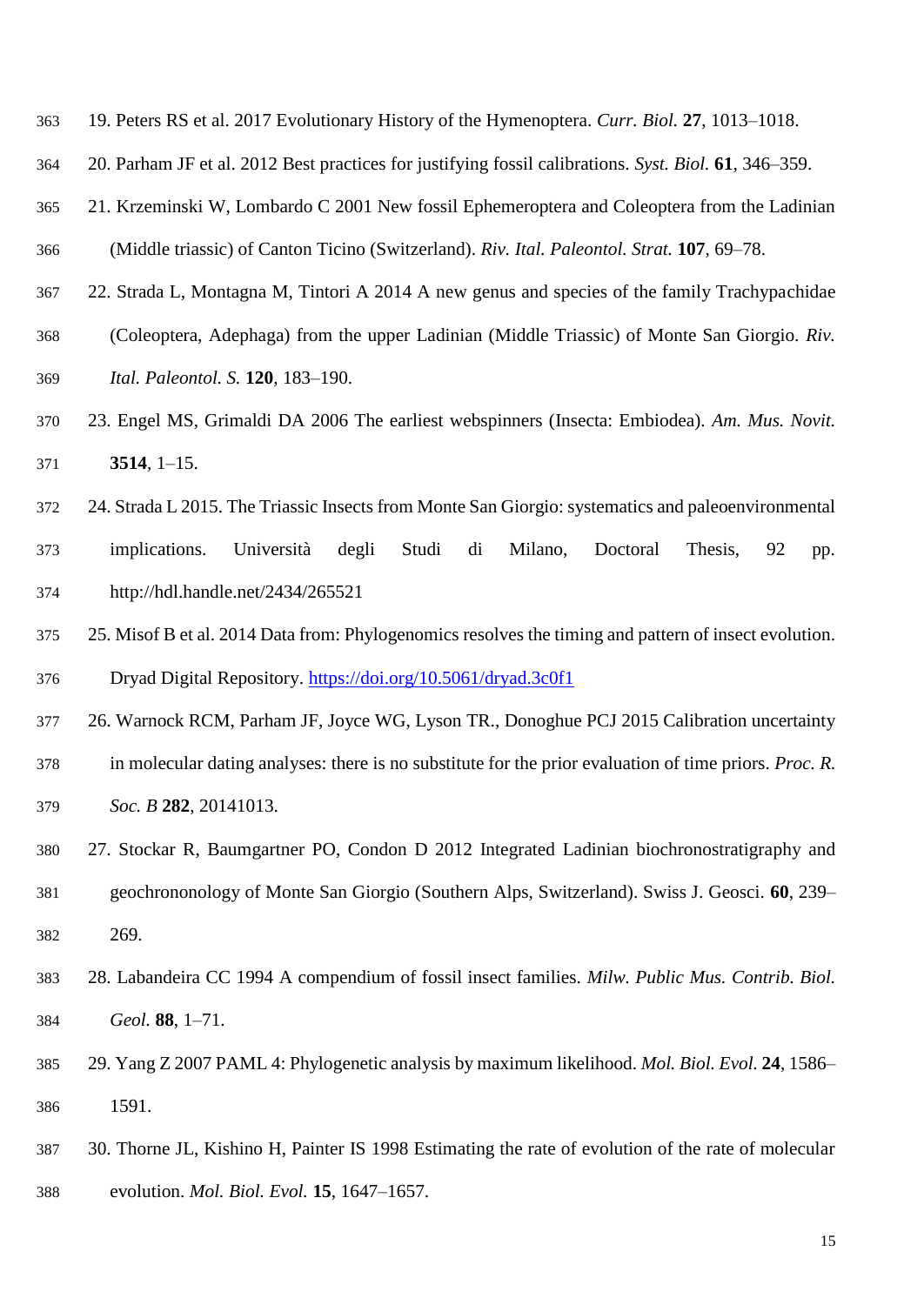- 31. dos Reis M, Yang Z 2011 Approximate likelihood calculation on a phylogeny for Bayesian estimation of divergence times. *Mol. Biol. Evol.* **28**, 2161–2172.
- 
- 
- 32. Tong KJ, Duchêne S, Ho SY, Lo N 2015. Insect phylogenomics. Comment on "Phylogenomics resolves the timing and pattern of insect evolution". *Science* **349**, 487.
- 33. Wheat CW, Wahlberg N 2013 Phylogenomic insights into the cambrian explosion, the colonization of land and the evolution of flight in arthropoda. *Syst. Biol.* **62**, 93–109.
- 34. Ronquist F, Klopfstein S, Vilhelmsen L, Schulmeister S, Murray DL, Rasnitsyn AP 2012 A total-
- evidence approach to dating with fossils, applied to the early radiation of the hymenoptera. *Syst Biol.* **61**, 973–999.
- 35. Wahlberg N, Wheat CW, Peña C 2013 Timing and patterns in the taxonomic diversification of Lepidoptera (butterflies and moths). *PLoS One* **81**, e80875.
- 36. Cohen KM, Finney SC, Gibbard PL, Fan JX 2013 (updated) The ICS International Chronostratigraphic Chart. *Episodes* **36**, 199–204.
- 37. National Research Council of the National Academies 2011 Understanding Earth's Deep Past: Lessons for Our Climate Future. The National Academies Press, Washington, D.C.
- 38. Schachat SR, Labandeira CC, Saltzman MR, Cramer BD, Payne JL, Boyce CK 2018 Phanerozoic pO<sup>2</sup> and the early evolution of terrestrial animals. *Proc. R. Soc. B.* **285**, 20172631.
- 39. Rehm P, Borner J, Meusemann K, von Reumont BM, Simon S, Hadrys H, Misof B, Burmester T
- 2011 Dating the arthropod tree based on large-scale transcriptome data. *Mol. Phylogenet. Evol.* **61**, 880–887.
- 40. Rainford JL, Hofreiter M, Nicholson DB, Mayhew PJ 2014 Phylogenetic distribution of extant
- richness suggests metamorphosis is a key innovation driving diversification in insects. *PLoS One*
- **9**, e109085.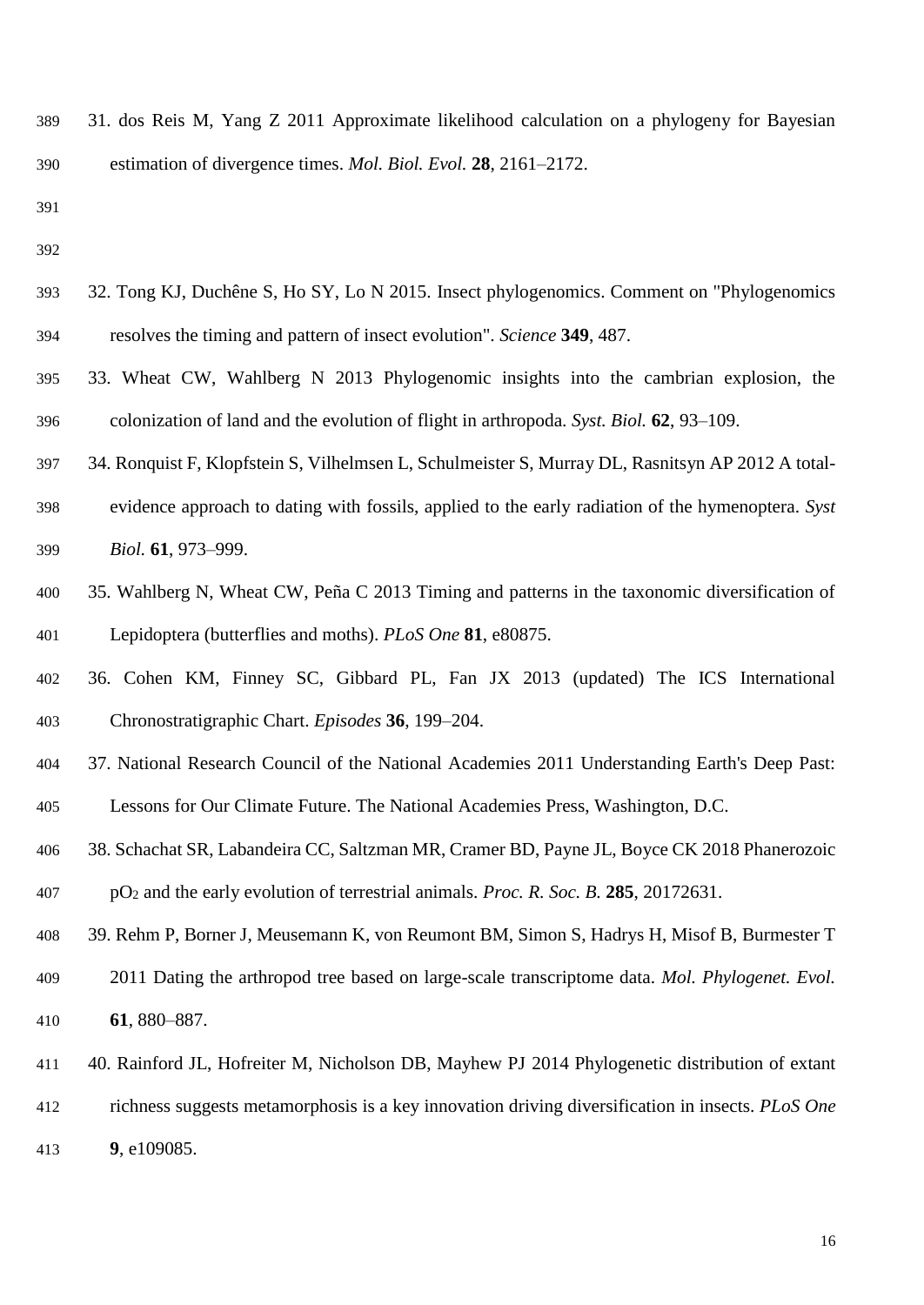- 41. Sanderson MJ, Thorne JL, Wikstrom N, Bremer K 2004 Molecular evidence on plant divergence times. *Am. J. Bot.* **91**, 1656–1665.
- 42. Kenrick P, Wellman CH, Schneider H, Edgecombe GD 2012 A timeline for terrestrialization: consequences for the carbon cycle in the Palaeozoic. *Philos. Trans. R. Soc. Lond. B Biol. Sci.* **367**, 519–536.
- 43. Magallón S, Hilu KW, Quandt D 2013 Land plant evolutionary timeline: gene effects are secondary to fossil constraints in relaxed clock estimation of age and substitution rates. *Am. J. Bot.* **100**, 556–573.
- 422 44. Nie Y et al. 2019 Accounting for uncertainty in the evolutionary timescale of green plants through
- clock-partitioning and fossil calibration strategies. *Syst Biol.* **pii**, syz032. doi: 10.1093/sysbio/syz032 [Epub ahead of print].
- 45. Rota-Stabelli O, Daley AC, Pisani D 2013 Molecular timetrees reveal a Cambrian colonization of land and a new analysis for ecdysozoan evolution. *Curr. Biol.* **23**, 392–398.
- 46. Gaunt MW, Miles MA 2002 An insect molecular clock dates the origin of the insects and accords with palaeontological and biogeographic landmarks. *Mol. Biol. Evol.* **19**, 748–761.
- 47. Engel MS, Grimaldi DA 2004 New light shed on the oldest insect. *Nature* **427**, 627–630.
- 48. Dudley R 2000 The biomechanics of insect flight: form, function, evolution. (Princeton: Princeton University Press).
- 49. Kingsolver JG, Koehl MAR 1985 Aerodynamics, thermoregulation, and the evolution of insect wings: differential scaling and evolutionary change. *Evolution* **39**, 488–504.
- 50. Wiegmann BM, Trautwein MD, Kim JW, Cassel BK, Bertone MA, Winterton SL, Yeates DK
- 2009 Single-copy nuclear genes resolve the phylogeny of the holometabolous insects. *BMC Biol.* **7**, 34.
- 51. Legendre F, Nel A, Svenson GJ, Robillard T, Pellens R, Grandcolas P. 2015 Phylogeny of Dictyoptera: dating the origin of cockroaches, praying mantises and termites with molecular data and controlled fossil evidence. *PLoS One* **10**, e0130127.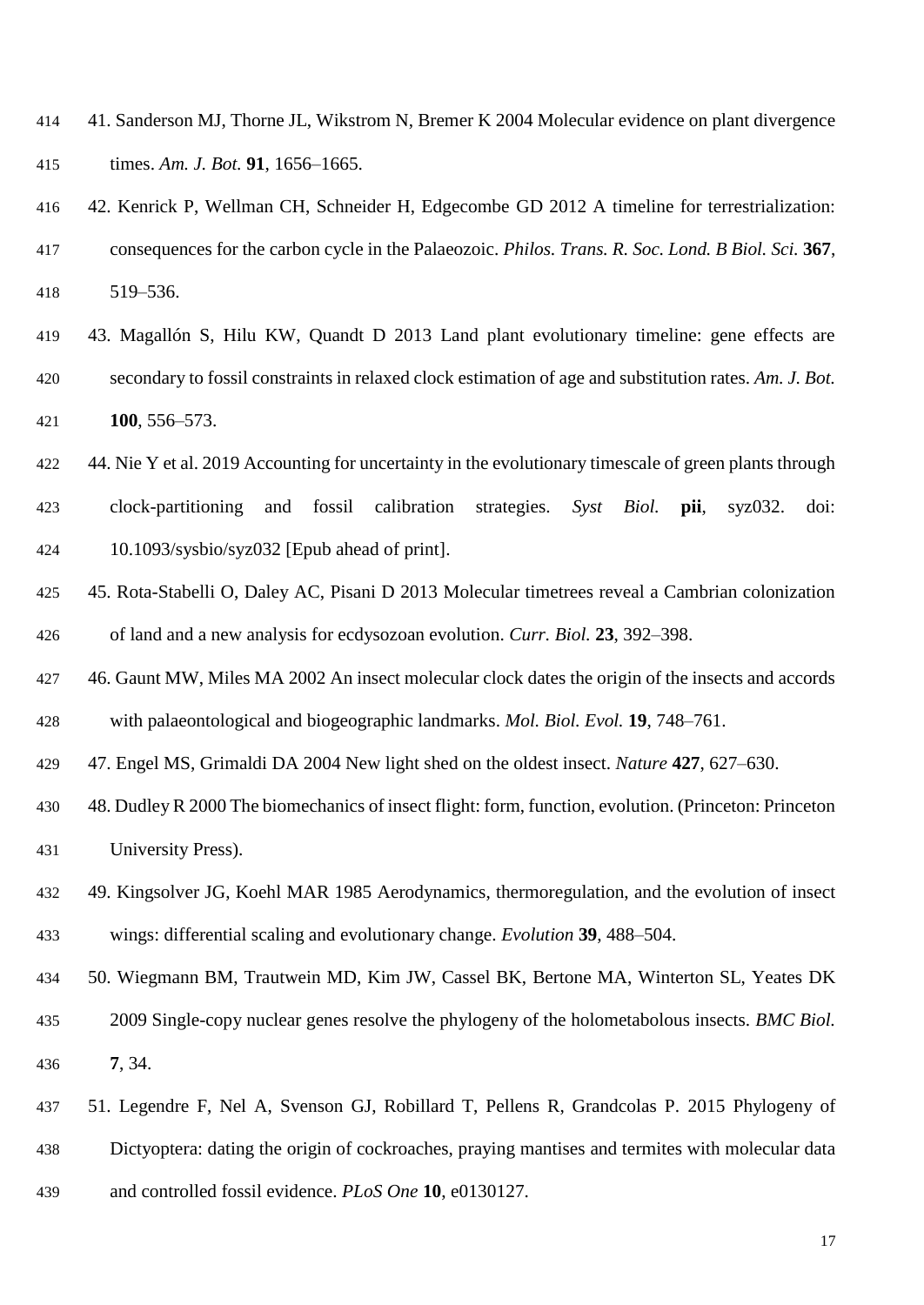- 52. dos Reis M 2012 Phylogenomic datasets provide both precision and accuracy in estimating the timescale of placental mammal phylogeny. *Proc. R. Soc. B* **279**, 3491–3500.
- 53. Light JE, Smith VS, Allen JM, Durden LA. Reed DL 2010 Evolutionary history of mammalian sucking lice (Phthiraptera: Anoplura). *BMC Evol. Biol.* **10**, 292.
- 54. Smith VS, Ford T, Johnson KP, Johnson PC, Yoshizawa K, Light JE 2011 Multiple lineages of lice pass through the K-Pg boundary. *Biol. Lett.* **7**, 782–785.
- 55. Nowak H, Schneebeli-Hermann E, Kustatscher E 2019 No mass extinction for land plants at the Permian-Triassic transition. *Nat Commun*. **10**, 384.
- 56. Ehrlich PR, Raven PH 1964 Butterflies and plants: a study in coevolution. *Evolution* **18**, 586– 608.
- 57. Mitter C, Farrell BD 1991 Macroevolutionary aspects of insect/plant relationships. In Insect-plant interactions Volume 3, E. Bernays, ed. (Boca Raton: CRC Press), pp. 35–78.
- 58. Moreau CS, Bell CD, Vila R, Bruce Archibald S, Pierce NE 2006 Phylogeny of the ants: diversification in the age of Angiosperms. *Science* **312**, 101–104.
- 59. Zhang SQ, Che LH, Li Y, Dan Liang, Pang H, Ślipiński A, Zhang P 2018 Evolutionary history
- of Coleoptera revealed by extensive sampling of genes and species. *Nat. Commun.* **9**, 205.
- 60. Haug JT, Labandeira CC, Santiago-Blay JA, Haug C, Brown S 2016 Life habits, Hox genes and
- affinities of a 311 million-year-old holometabolan larva. *BMC Evol. Biol.* **15**, 208.
- 61. Feng Z, Wang J, Rossler R, Slipinski A, Labandeira CC 2018 Late Permian borings reveal an intricate network of ecological relationships. *Nat. Commun.* **18**, 556.
- 62. Johnson KP et al. 2018 Phylogenomics and the evolution of hemipteroid insects. *Proc. Natl. Acad. Sci. U S A* **115**, 12775–12780.
- 63. Labandeira C 2014 Why did terrestrial insect diversity not increase during the angiosperm
- radiation? Mid-Mesozoic, plant-associated insect lineages harbor clues. In Evolutionary biology:
- genome evolution, speciation, coevolution and origin of life, P. Pontarotti, ed. (Cham: Springer
- International Publishing), pp. 261–299.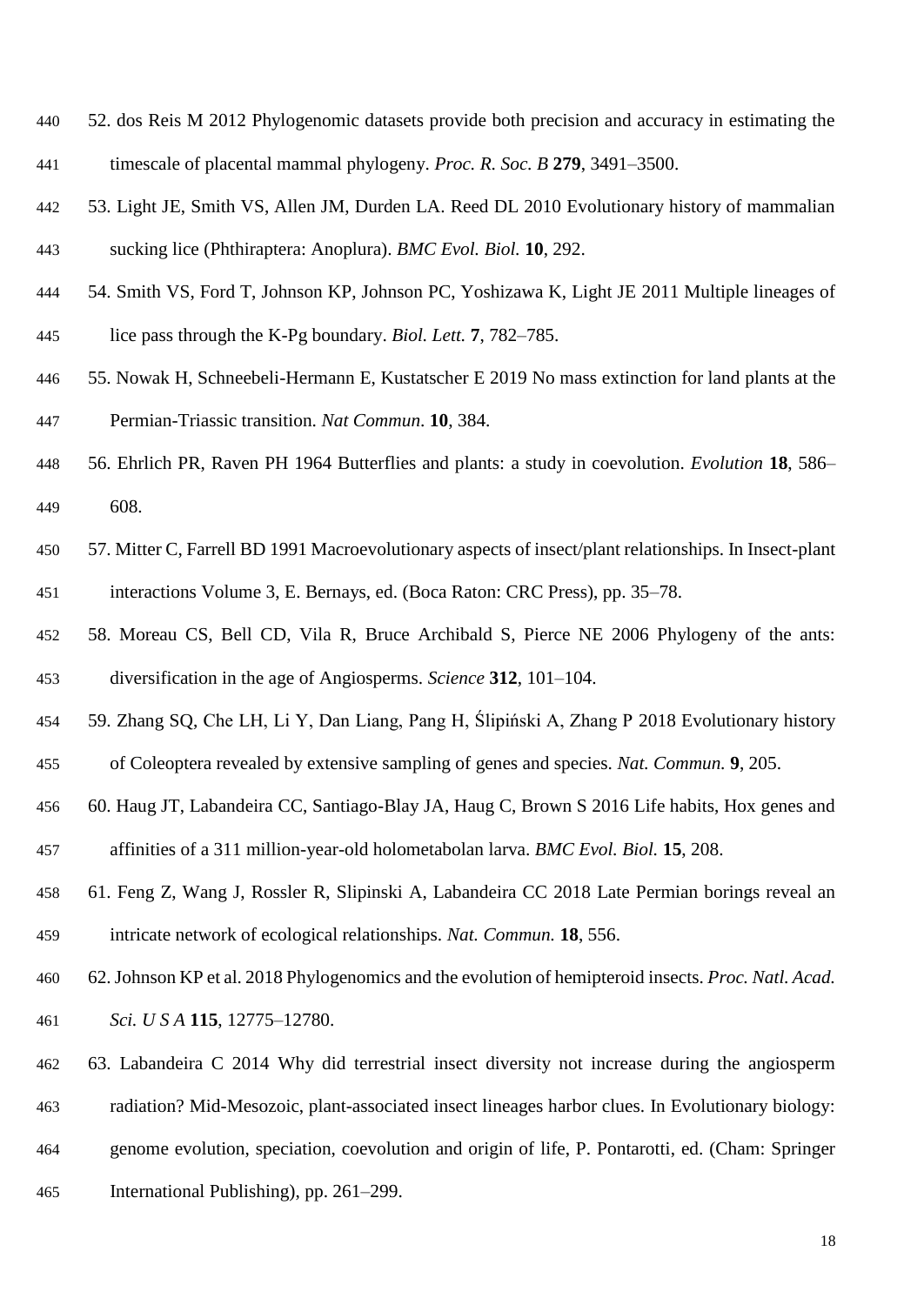- 64. Magallón S, Gómez-Acevedo S, Sánchez-Reyes LL, Hernández-Hernández T 2015 A metacalibrated time-tree documents the early rise of flowering plant phylogenetic diversity. *New Phytol.* **207**, 437–453.
- 65. Foster CSP, Sauquet H, van der Merwe M, McPherson H, Rossetto M, Ho SYW 2017 Evaluating
- the impact of genomic data and priors on Bayesian estimates of the angiosperm evolutionary
- timescale. *Syst. Biol.* **66**, 338–351.
- 66. Evans JW 1950 A re-examination of an Upper Permian insect, *Paraknightia magnifica*. *Ev. Rec. Aust. Mus.* **22**, 246–250.
- 67. Cobben RH 1978 Evolutionary trends in Heteroptera. Part 2: mouthpart structures and feeding strategies. (Wageningen: Veenman).
- 68. Schuh RT, Weirauhc C, Wheeler WC 2009 Phyogenetic relationships within the Cimicomorpha (Hemiptera: Heteroptera): a total evidence analysis. *Syst. Entomol.* **34**, 15–48.
- 69. Crowson RA 1981 The biology of Coleoptera (Academic Press, London, 1981).
- 70. Hunt T et al. 2007 A comprehensive phylogeny of beetles reveals the evolutionary origins of a superradiation. *Science* **318**, 1913–1916.
- 71. McKenna DD et al. 2015 The beetle tree of life reveals that Coleoptera survived end‐Permian
- mass extinction to diversify during the Cretaceous terrestrial revolution. *Syst. Entomol.* **40**, 835– 880.
- 72. Wiegmann BM et al. 2011 Episodic radiations in the fly tree of life. *Proc. Natl. Acad. Sci. USA* **108**, 5690–5695.
- 73. van Eldijk TJB, Wappler T, Strother PK, van der Weijst CMH, Rajaei H, Visscher H, van de
- Schootbrugge B 2018 Triassic-Jurassic window into the evolution of Lepidoptera. *Sci. Adv.* **4**, e1701568.
- 74. Skalski AW 1990 An annotated review of all fossil records of Lower Lepidoptera. *Bull. Sugadaira Montane Res. Cent.* **11**, 125–128.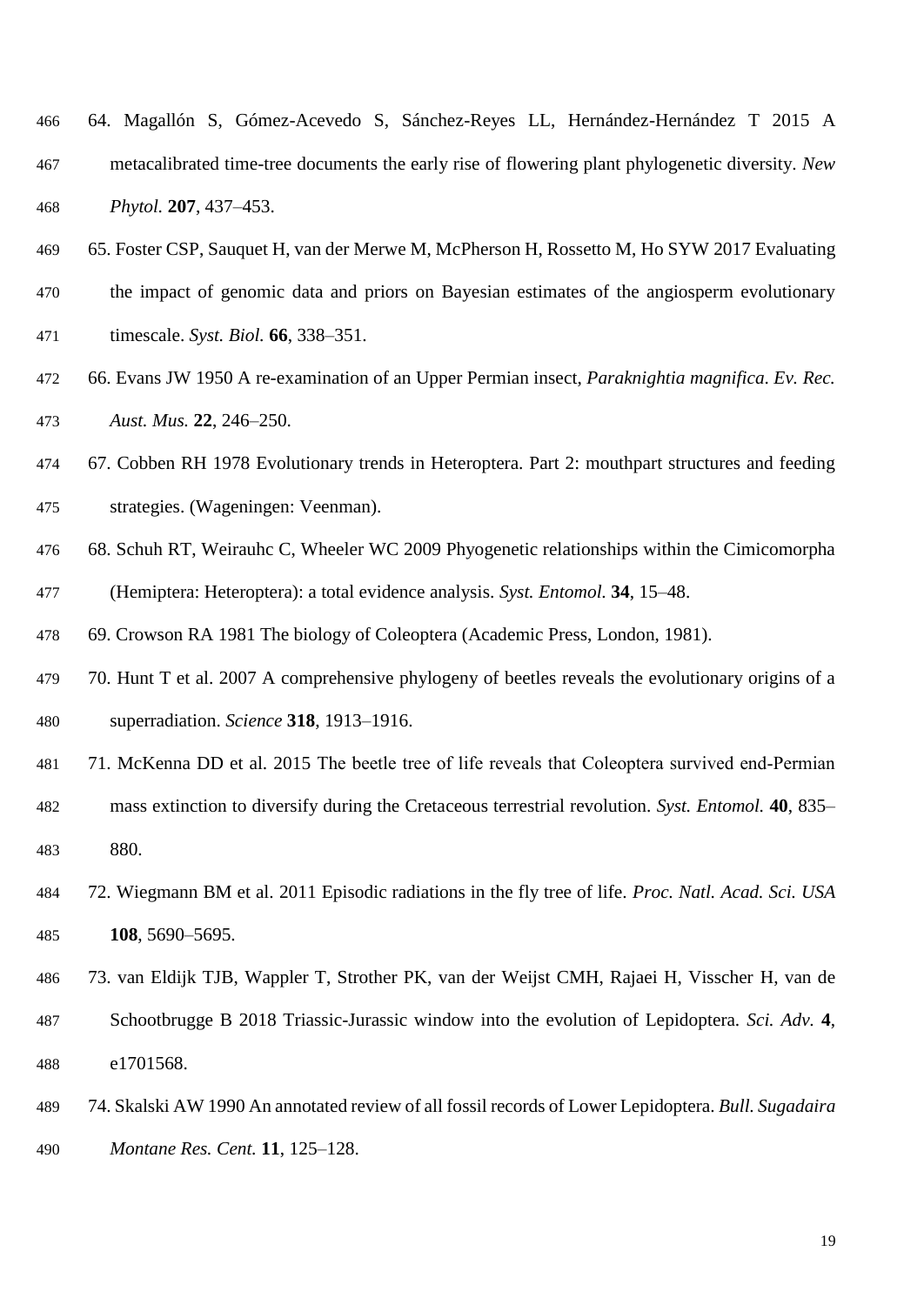- 75. Ansorge J. 2002 Revision of the "Trichoptera" described by Geinitz and Handlirsch from the Lower Toarcian of Dobbertin (Germany) based on new material. *Nova Suppl. Entomol*. **15**, 55– 74.
- 76. Huang D, Nel A, Minet J 2010 A new family of moths from the Middle Jurassic (Insecta: Lepidoptera). *Acta Geol. Sinica* **84**, 874–85.
- 77. Zhang W et al. 2013. New fossil Lepidoptera (Insecta: Amphiesmenoptera) from the Middle Jurassic Jiulongshan Formation of northeastern China. *PLoS One* **8**, e79500.
- 78. Heikkilä M, Kaila L, Mutanen M, Peña C, Wahlberg N 2012 Cretaceous origin and repeated tertiary diversification of the redefined butterflies. *Proc. R. Soc. B* **279**, 1093–1099.
- 79. Chazot N et al. 2019 Priors and posteriors in Bayesian timing of divergence analyses: the age of butterflies revisited. *Syst. Biol.* doi: 10.1093/sysbio/syz002.
- 

# **Figure legends**

 **Figure 1.** Macro photographs of the MSG fossil insects. **a**, *Gigamachilis triassicus* (Archaeognatha: Machilidae). **b**, *Tintorina meridensis* (Ephemeroptera: Tintorinidae). **c**, *Archetingis ladinica* (Hemiptera: Tingidae). **d**, *Praedodromeus sangiorgiensis* (Coleoptera: Trachipachidae). **e**, Completely phosphatized stonefly nymph (Plecoptera), with a total length of 9.38 mm. **f**, Phosphatized webspinner (Embioptera) of 18.3 mm in length, preserved in ventral view; fore basitarsi swollen, three segmented tarsi, hindlegs with enlarged femora; muscles and tendons are visible within the legs. **g**, Coleoptera Polyphaga (not Staphyliniformia) of 2.9 mm in length preserved in dorsal/lateral view. **h**, Phosphatized e holometabolous larva (MCSN8531) of ~4 cm in length (not complete), not assigned to an order. **i**, Phosphatized specimens with grasshopper-like body plan; within the abdomen, at its end, a group of tubules is visible, possibly identifiable as the Malpighian tubules; in **j**, a magnification of these structures, scale bar=200 µm. Details of image acquisition are reported in electronic supplementary material (Text S1).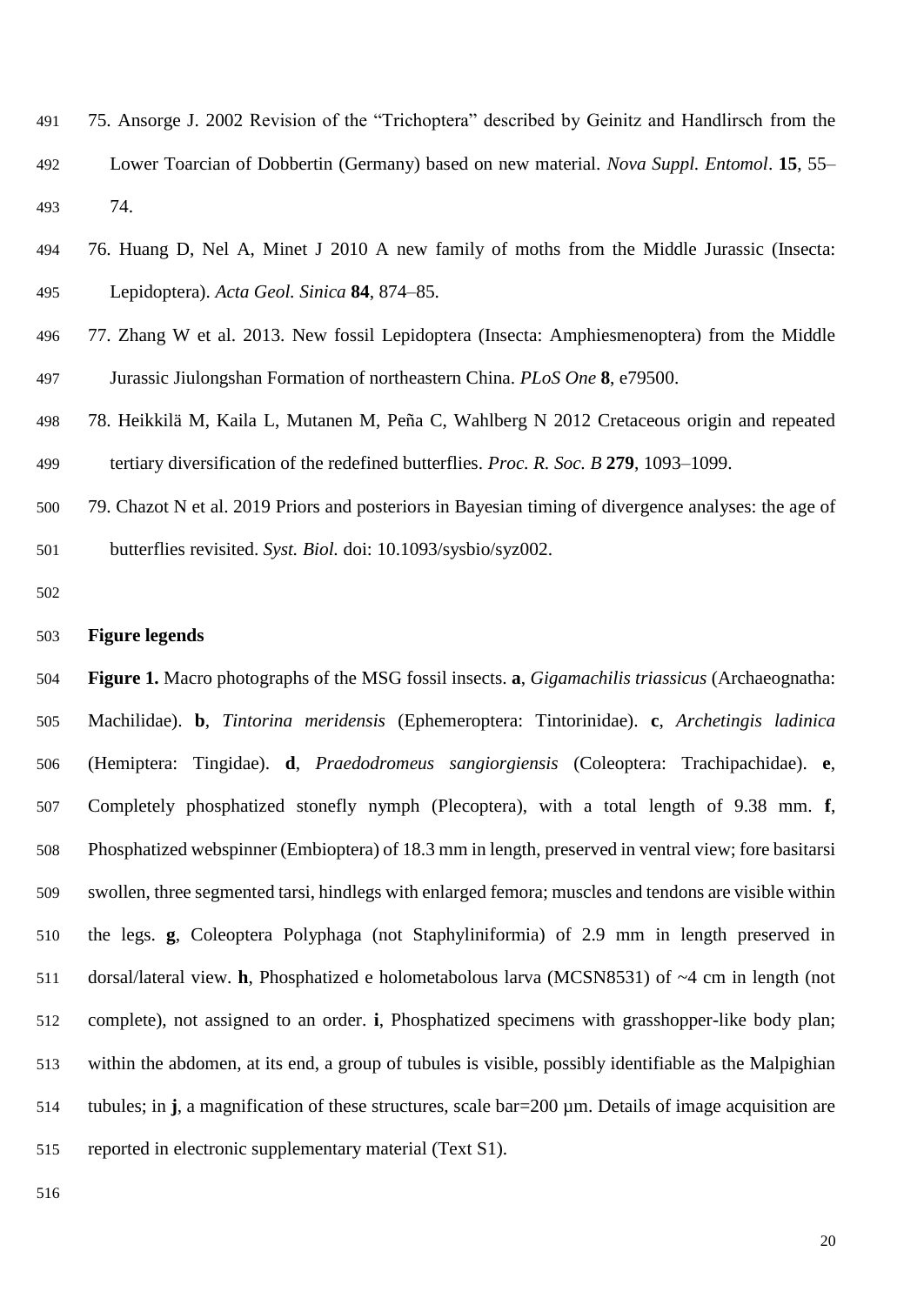**Figure 2.** Comparison of age estimates for 13 key nodes obtained from three analyses employing different fossil calibration priors. For each lineage, vertical bars show the 95% credibility intervals of the age estimates; circles denote median values, and the red triangle corresponds to the age of MSG fossils. The purple dashed line corresponds to the Permo-Triassic boundary. The main comparisons are between the results of Analysis 1 (grey bars, replicating the calibration scheme used by Misof et al [12]), Analysis 3 (yellow bars, replicating the calibration scheme used to produce Fig. 1B in Tong et al. [32]), and Analysis 4 (red bars, based on the addition of the MSG fossil calibrations). We also include estimates for some nodes obtained by Wheat and Wahlberg [33] (purple bars), Ronquist et al. [34] (green bars), and Wahlberg et al. [35] (blue bars); for some of these, squares denote estimated mean values. The periods and epochs from the International Chronostratigraphic Chart v 2019/05 [36] are shown on the left. Abbreviations: Hexa=Hexapoda; Ecto=Ectognatha; Pter=Pterygota; Holo=Holometabola; Arch=Archaeognatha; Poly=Polyneoptera incl. Zoraptera; Phth=Phthiraptera; Orth=Orthoptera; Hemi: Hete=Hemiptera: Heteroptera; Hymenopt=Hymenoptera; Lepidopt=Lepidoptera; Dipt=Diptera; Mississip.=Mississippian; N=Neogene; Pennsylv.=Pennsylvanian; Q=Quaternary; S=Silurian.

**Figure 3.** Time-calibrated phylogenetic tree of insect evolutionary relationships. Tips show the names of taxa at ordinal and sub-ordinal levels. Bars on nodes correspond to the 95% credibility intervals of node-age estimates, with red indicating the lineages for which the origin is pushed back by more than 50 Myr. Green stars indicate the nodes calibrated with MSG fossils; yellow circles indicate nodes calibrated with other fossils. Two key evolutionary innovations in insects (wings and complete metamorphosis) are shown at the relevant nodes. Red triangles indicate Hexapoda and Insecta. Below the tree the following are shown: i) bars with periods and epochs from the International Chronostratigraphic Chart v 2019/05 [36]; ii) scale axis of the tree expressed in Myr; iii) origin of plant groups; iv) bar with warmer (red) and cooler (light-blue/dark-blue) periods [37]; and, v) plot of O<sup>2</sup> concentration *vs* time according to [38]. Abbreviations as in Fig. 2.